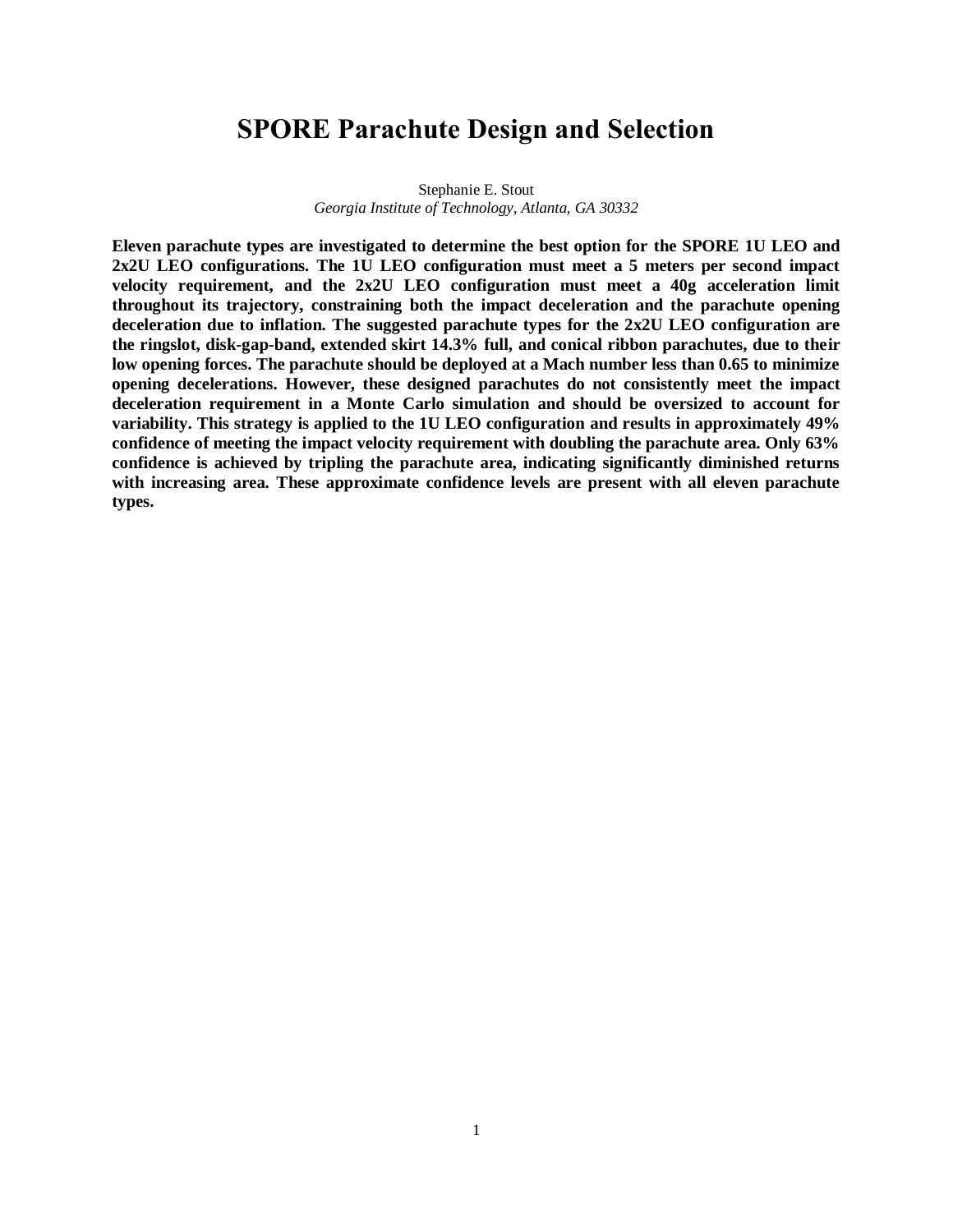# **Table of Contents**

| I.             |  |
|----------------|--|
| A.             |  |
| <b>B.</b>      |  |
| 1.             |  |
| 2.             |  |
| $C_{\cdot}$    |  |
| II.            |  |
| Ш.             |  |
| A.             |  |
| <b>B.</b>      |  |
| IV.            |  |
| A.             |  |
| B.             |  |
| C.             |  |
| V.             |  |
| A <sub>1</sub> |  |
| B.             |  |
| 1.             |  |
| VI.            |  |
|                |  |
|                |  |
|                |  |
|                |  |
|                |  |
|                |  |
|                |  |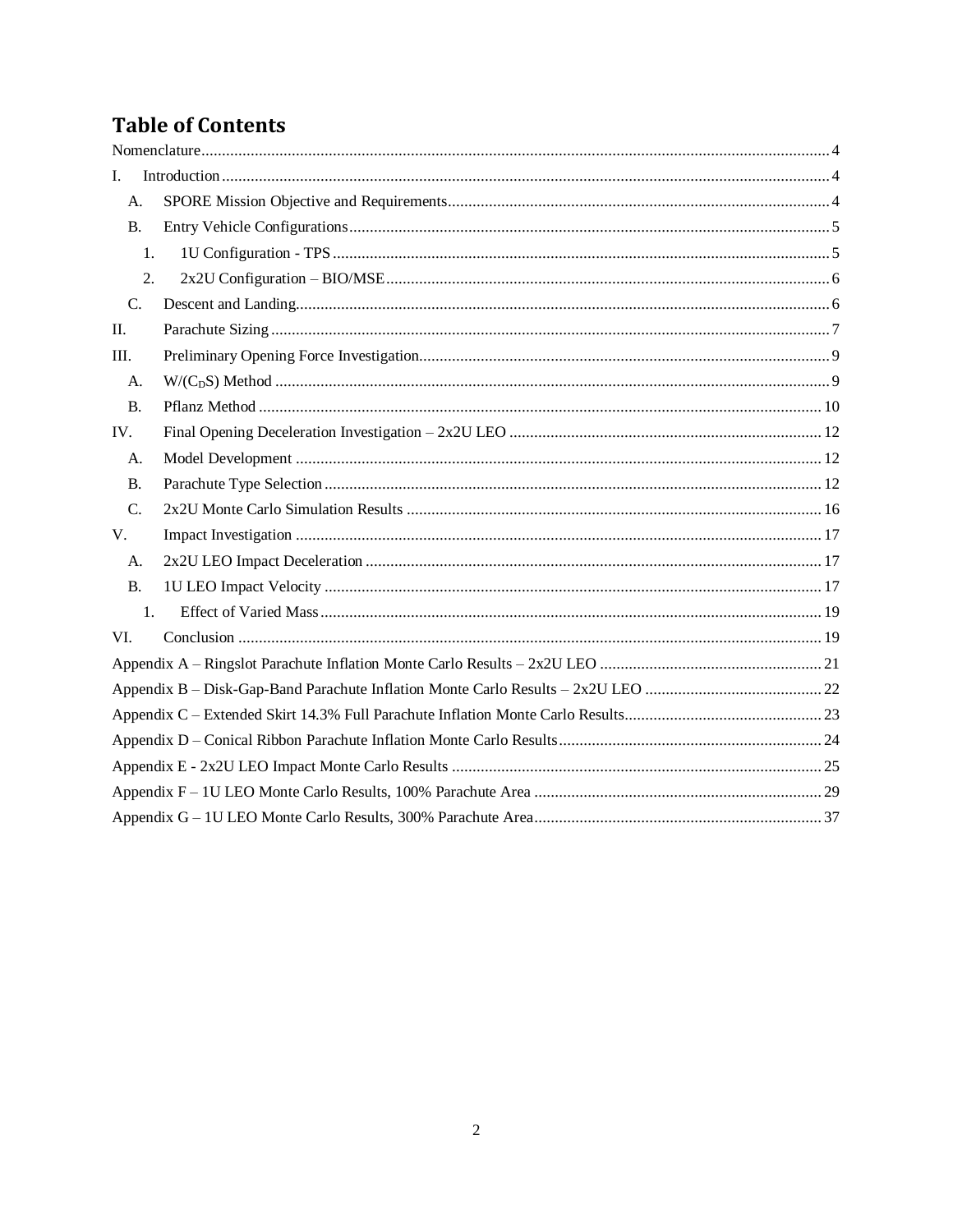# **Table of Figures**

| Figure 8 Ringslot Altitude, Dynamic Pressure, Inflation Time Variation with Mach Number  15                |  |
|------------------------------------------------------------------------------------------------------------|--|
| Figure 9 Ringslot Opening Deceleration Variation with Inflation Time, Dynamic Pressure, and Mach Number 16 |  |
|                                                                                                            |  |
|                                                                                                            |  |
|                                                                                                            |  |
|                                                                                                            |  |
|                                                                                                            |  |
|                                                                                                            |  |
|                                                                                                            |  |
|                                                                                                            |  |
|                                                                                                            |  |
|                                                                                                            |  |
|                                                                                                            |  |
|                                                                                                            |  |
|                                                                                                            |  |
|                                                                                                            |  |
|                                                                                                            |  |
|                                                                                                            |  |
|                                                                                                            |  |
|                                                                                                            |  |
|                                                                                                            |  |
|                                                                                                            |  |

## **Table of Tables**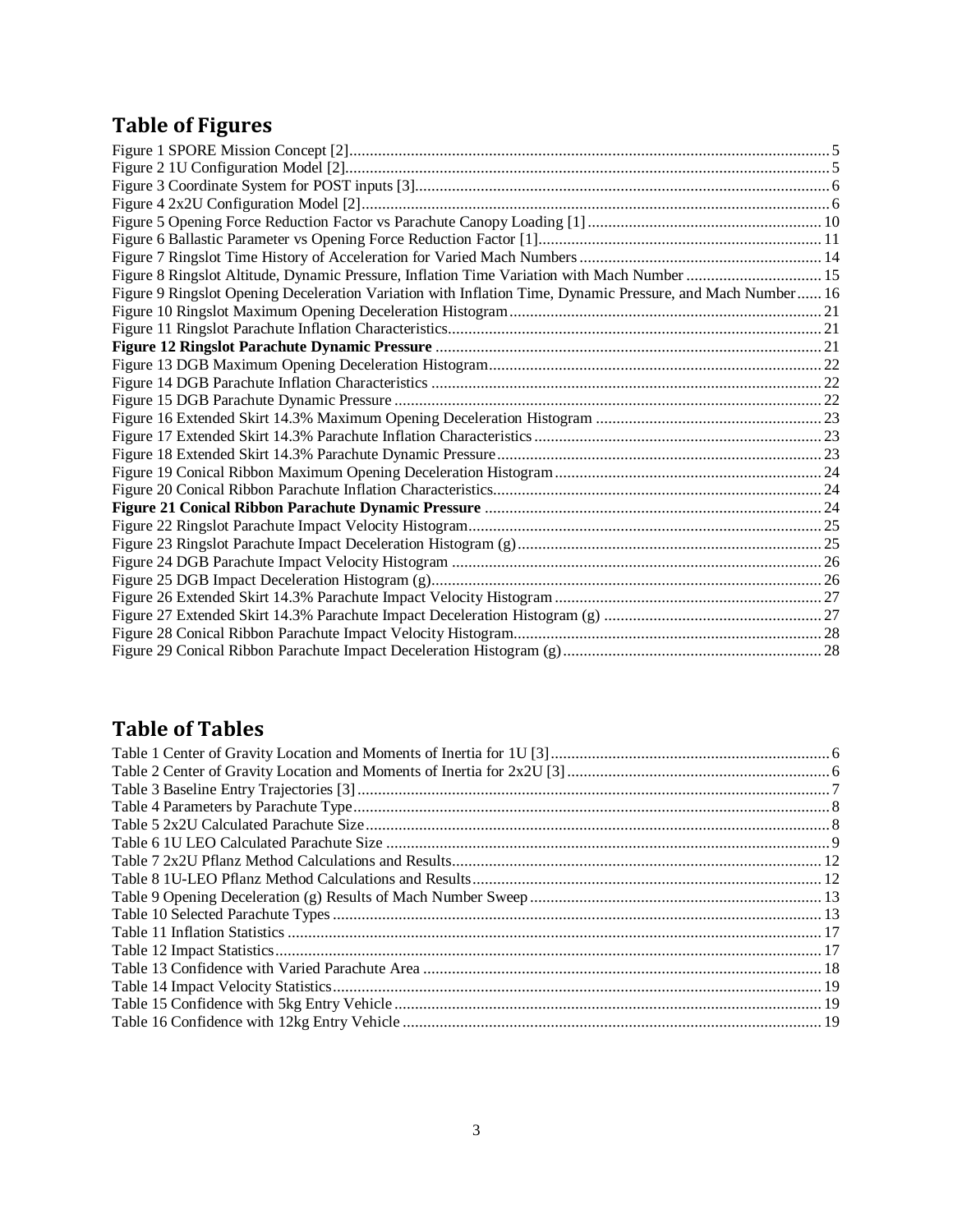#### **Nomenclature**

<span id="page-3-0"></span>

| a              |     | entry vehicle acceleration $(m/s^2)$    |
|----------------|-----|-----------------------------------------|
| A              |     | ballistic parameter                     |
| $C_d$          | $=$ | coefficient of drag                     |
| $C_{r}$        | $=$ | infinite mass opening force coefficient |
| $D_0$          | $=$ | nominal parachute diameter (m)          |
| $D_{nose}$     | $=$ | nose diameter of entry vehicle (m)      |
| $F_{x}$        |     | $=$ maximum canopy opening force (N)    |
| g              | $=$ | gravitational constant                  |
| m              | $=$ | entry vehicle mass (kg)                 |
| n              |     | fill constant                           |
| q              | $=$ | dynamic pressure $(kg/m/s^2)$           |
| S              | $=$ | parachute area $(m2)$                   |
| $t_f$          | $=$ | canopy filling time (s)                 |
| v <sub>1</sub> | $=$ | velocity at line stretch $(m/s^2)$      |
| $V_{impact}$   | $=$ | entry vehicle impact velocity $(m/s^2)$ |
| W,             | $=$ | weight of entry vehicle (N)             |
| $X_{I}$        |     | $=$ opening force reduction factor      |

#### **I. Introduction**

<span id="page-3-1"></span>The parachute design for the Small Probe for Orbital Return of Experiments (SPORE) is presented in this paper. Two configurations with unique requirements are investigated simultaneously. Eleven parachute types are considered in order to determine the best type or types for each application and downselect for further analysis. The analysis includes parachute sizing, a preliminary opening force investigation using two simple methods, a final opening deceleration investigation, and an impact analysis. The preliminary design and analysis uses methods presented in the Parachute Recovery Systems Design Manual [1]. The final results are obtained using the POST-II (Program to Optimize Simulated Trajectories) trajectory software.

#### <span id="page-3-2"></span>**A. SPORE Mission Objective and Requirements**

SPORE offers small experiments access to an on-orbit environment and a safe return to Earth for further data analysis [2]. The overall mission concept can be seen in [Figure 1.](#page-4-2) Two sizes of SPORE entry vehicles are designed and are designated "1U" and "2x2U" for the size of the CubeSat payload contained within it. These two vehicle configurations are designed for three orbits: low earth orbit (LEO), geostationary transfer orbit (GTO), and return from the International Space Station (ISS). This analysis targets the 1U LEO and 2x2U LEO combinations, which are designed for thermal protection system and biological or material science payloads, respectively. Since these are very different types of experiments, each configuration has its own driving design requirement related to descent and landing. The 1U LEO configuration requires a 5 meters per second impact velocity, and the 2x2U LEO requires a 40g acceleration limit. This acceleration limit applies to the entire trajectory and will impact not only the landing deceleration, but also the parachute opening deceleration.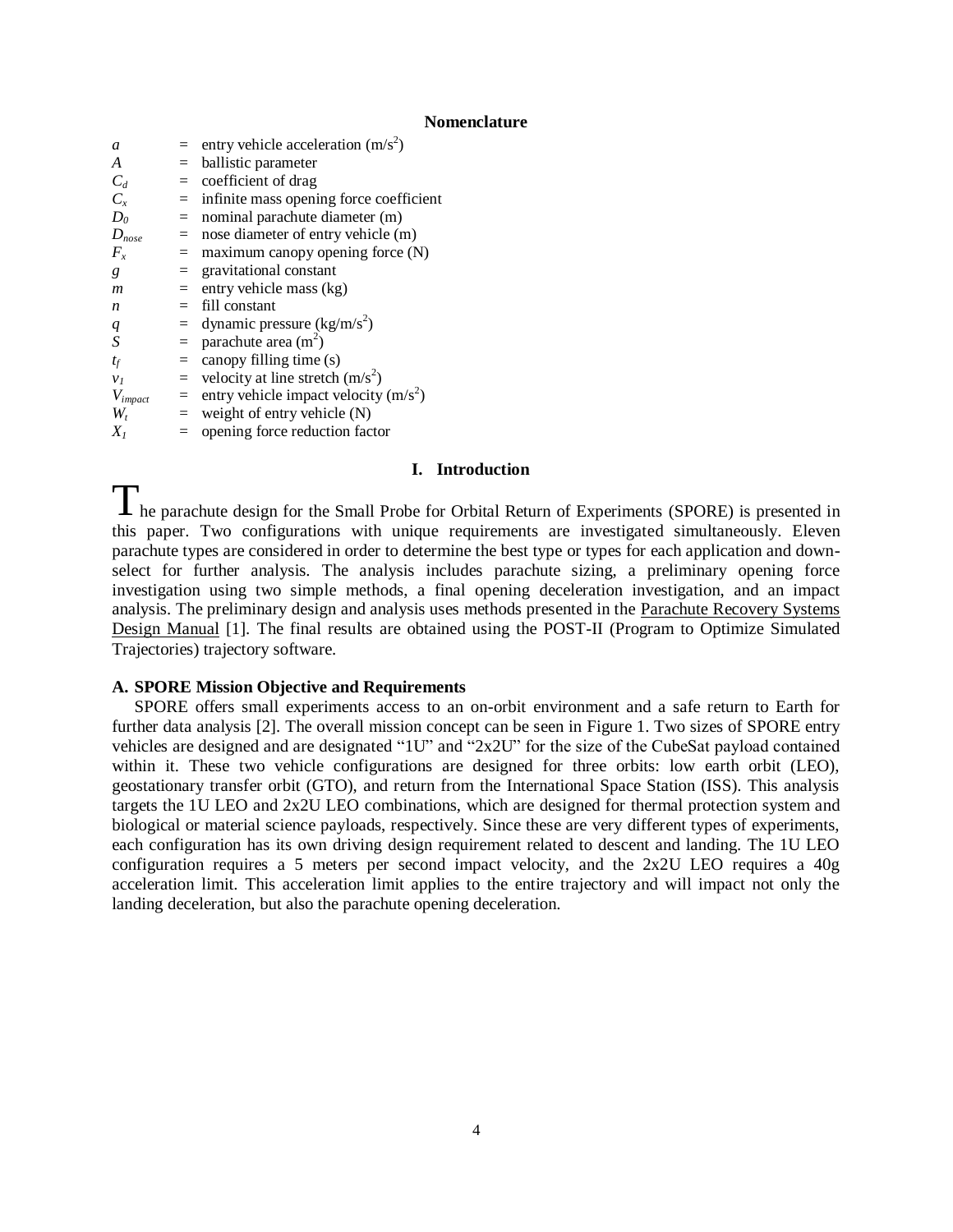

**Figure 1 SPORE Mission Concept [2]**

#### <span id="page-4-2"></span><span id="page-4-0"></span>**B. Entry Vehicle Configurations**

Two entry vehicle configurations have been designed for SPORE, based on the geometry of the Mars Microprobe and the interior configuration of Galileo and Pioneer [2]. The 1U configuration supports a single 1U CubeSat payload and the 2x2U configuration contains two 2U CubeSat payloads. The parachute and mortar combination is modeled as a cylinder with an extension and is the same size for both configurations. An overview of each configuration is presented in the following sections.

#### <span id="page-4-1"></span>*1. 1U Configuration - TPS*

The 1U configuration, pictured in [Figure 2](#page-4-3) for the TPS payloads, has a diameter of 0.4064 meters and a mass of 7.68 kilograms, neglecting the parachute and mortar. The location of the center of gravity and the moments are inertia for this configuration are in [Table 1.](#page-5-4) The coordinate system for these, intended for the POST inputs, can be seen in [Figure 3.](#page-5-2)



<span id="page-4-3"></span>**Figure 2 1U Configuration Model [2]**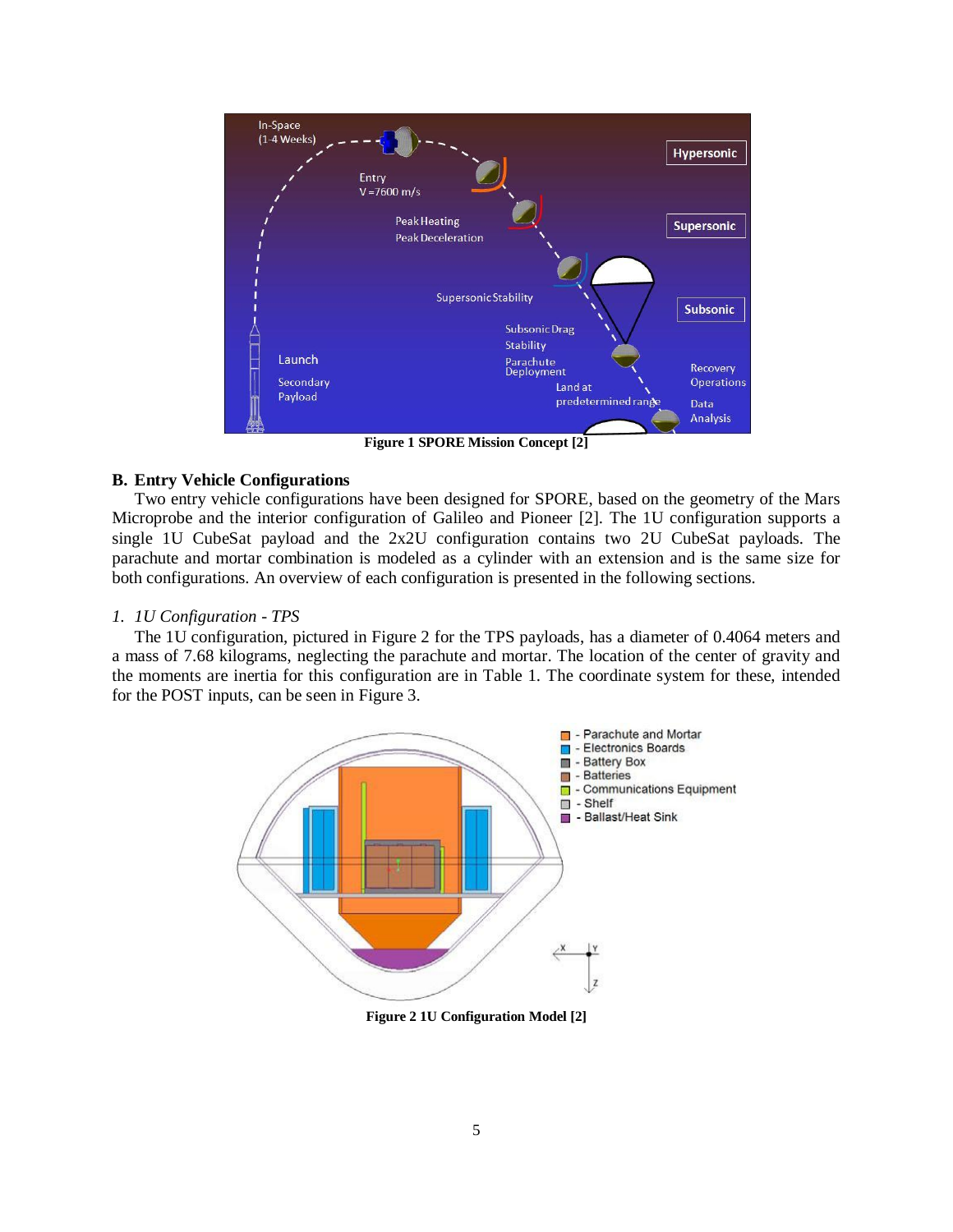

**Figure 3 Coordinate System for POST inputs [3]**

**Table 1 Center of Gravity Location and Moments of Inertia for 1U [3]**

| $CG_{x}(mm)$  | 143.303 | Lxx             | $^{\circ}$ |
|---------------|---------|-----------------|------------|
| $CG_{v}$ (mm) | 2.743   |                 | 0.082      |
| $CG_{2}(mm)$  | -1.89   | L <sub>77</sub> | 0.089      |

### <span id="page-5-4"></span><span id="page-5-2"></span><span id="page-5-0"></span>*2. 2x2U Configuration – BIO/MSE*

The 2x2U configuration, pictured in [Figure 4](#page-5-3) for the biological and materials science payloads, has a diameter of 0.6505 meters and a mass of 28.67 kilograms, neglecting the parachute and mortar. The location of the center of gravity and the moments are inertia for this configuration are in [Table 2.](#page-5-5)





<span id="page-5-3"></span>**Table 2 Center of Gravity Location and Moments of Inertia for 2x2U [3]**

| $CG_{x}$ (mm) | 245.275  | $\mathbf{I}_{\mathbf{xx}}$ | 0.717 |
|---------------|----------|----------------------------|-------|
| $CG_v$ (mm)   | 2.872    |                            | 0.611 |
| $CG_{2}(mm)$  | $-1.047$ | $1_{77}$                   | 0.649 |

#### <span id="page-5-5"></span><span id="page-5-1"></span>**C. Descent and Landing**

The targeted landing site is the Woomera Prohibited Area in Australia, due to its remote location, restricted airspace, and history as a test facility for hypersonic vehicles and other aerospace programs [4]. Additionally, there is heritage as a re-entry vehicle landing site, as the Japanese Hayabusa Sample Return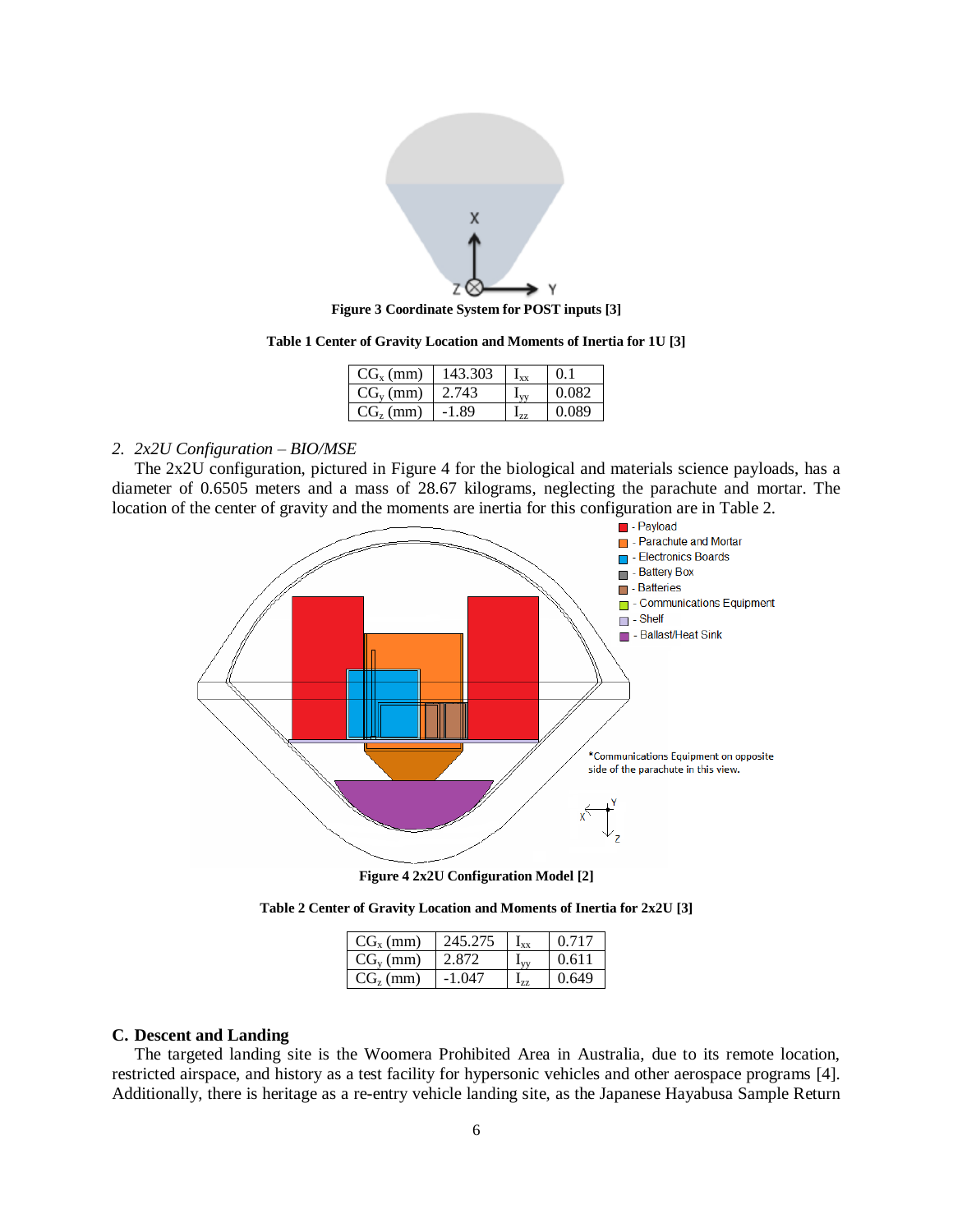<span id="page-6-1"></span>Capsule landed there in June 2010. [Table 3](#page-6-1) presents the re-entry trajectory parameters determined by Nicole Bauer [3] in order to target this landing site.

| Configuration           | 1U LEO   | 2x2U LEO |
|-------------------------|----------|----------|
| Radius (km)             | 6503.1   | 6503.1   |
| Longitude $(^{\circ}E)$ | 137.65   | 137.59   |
| Latitude $(^{\circ}N)$  | $-16.65$ | $-14.85$ |
| Velocity (m/s)          | 7780     | 7780.5   |
| Gamma $(°)$             | $-5$     | $-5.04$  |
| Azimuth $(°)$           | 182.9    | 182.9    |

**Table 3 Baseline Entry Trajectories [3]**

The parachute will be deployed subsonically by a mortar. While the parachute is sized the meet the deceleration limits at impact, the deceleration due to deployment must also be investigated. Due to the small masses of these systems and the stringent maximum acceleration requirement, opening deceleration caused by parachute inflation is a particular concern. The snatch force at suspension line stretch should be determined, but it is typically less than the opening force [5]. A finite mass condition is assumed in this analysis because of the low canopy loading,  $W/(C_D S)_p$ , experienced by the parachutes. This results in velocity decay during inflation and lower opening forces than under infinite mass conditions [1]. Additionally, the maximum opening force will occur prior to full inflation.

The final deployment mach number and altitude selection will be determined from the trajectory and the opening deceleration profile.

#### **II. Parachute Sizing**

<span id="page-6-0"></span>The following describes the prodecure to appropriately size a parachute based on the desired impact velocity. Since the requirement for the 2x2U configuration is described by acceleration, impact velocity is translated to impact deceleration using Meyer's Theory. [Equation 1](#page-6-2) shows this relationship between impact velocity and deceleration [6], assuming a small penetration at impact. Once the impact velocity is found from the maximum impact deceleration, the calculations for the 1U and 2x2U configurations are the same.

#### **Equation 1**

$$
a = V_{impact} \sqrt{\frac{D_{nose}}{m}}
$$

<span id="page-6-3"></span><span id="page-6-2"></span>The required  $C_dS$  of the parachute is found by rearranging the drag force equation in [Equation 2,](#page-6-3) using the system mass and the atmospheric density at impact. The atmospheric density for a landing site at the Woomera Prohibited Area is  $1.205 \text{ kg/m}^3$ . The required parachute area can then be determined by dividing the  $C_dS$  by the  $C_d$  of the selected parachute type. [Table 4](#page-7-0) presents the values of Cd used in this analysis, which are an average of the ranges suggested by Knacke for each parachute type [1]. [Table 4](#page-7-0) also includes other parameters of interest in this investigation, where n is the fill constant and  $C_x$  is the infinite mass opening force coefficient.

#### **Equation 2**

$$
C_d S = \frac{mg_E}{\frac{1}{2}\rho V_{impact}^2}
$$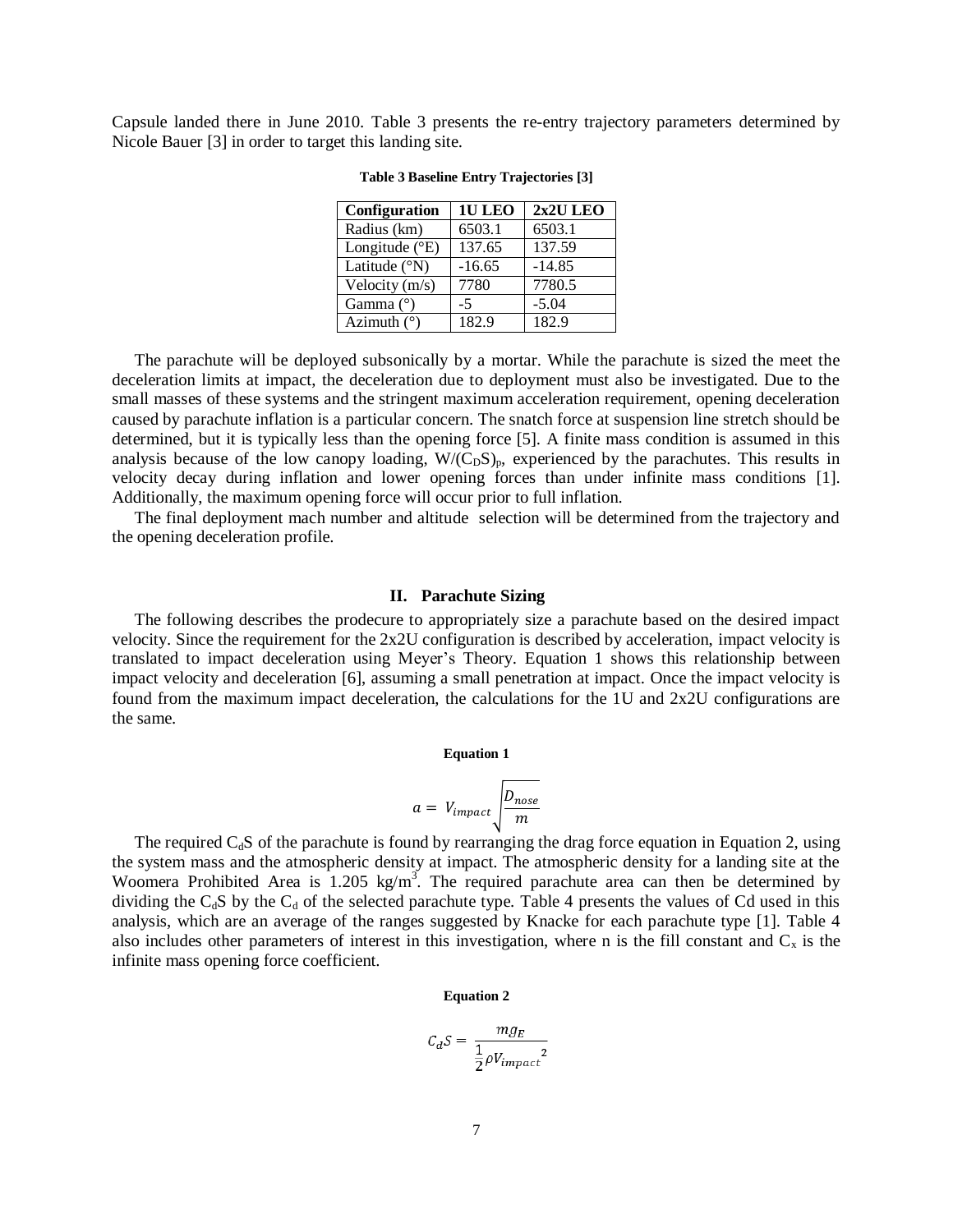<span id="page-7-0"></span>

| <b>Parachute Type</b>     | $C_{d}$ | n   | $C_{x}$ |
|---------------------------|---------|-----|---------|
| Conical                   | 0.825   | 8   | 1.8     |
| Biconical                 | 0.835   | 8   | 1.8     |
| Triconical                | 0.88    | 8   | 1.8     |
| Extended Skirt 10% Flat   | 0.825   | 10  | 1.4     |
| Extended Skirt 14.3% Full | 0.825   | 12  | 1.4     |
| Annular                   | 0.9     | 9   | 1.4     |
| Cross                     | 0.725   | 8.7 | 1.15    |
| Conical Ribbon            | 0.525   | 8   | 1.05    |
| Ringslot                  | 0.605   | 14  | 1.05    |
| Ringsail                  | 0.8     | 7   | 1.1     |
| Disk-Gap-Band             | 0.55    | 10  | 1.3     |

<span id="page-7-2"></span>Finally, the nominal diameter of the parachute can be calculated using [Equation 3.](#page-7-2) **Equation 3**

$$
D_0 = \sqrt{\frac{4S}{\pi}}
$$

<span id="page-7-1"></span>[Table 5](#page-7-1) and [Table 6](#page-8-2) present the results of the parachute sizing calculations for each of the eleven parachute types. The triconical and annular parachutes require the smallest area due to their large  $C_d$ , while the conical ribbon, disk-gap-band, and ringslot parachutes require the largest area.

|                           | Required    | <b>Nominal</b> |
|---------------------------|-------------|----------------|
| <b>Parachute Type</b>     | Area $(m2)$ | Diameter (m)   |
| Conical                   | 25.67       | 5.72           |
| <b>Biconical</b>          | 25.36       | 5.68           |
| Triconical                | 24.06       | 5.54           |
| Extended Skirt 10% Flat   | 25.67       | 5.72           |
| Extended Skirt 14.3% Full | 25.67       | 5.72           |
| Annular                   | 23.53       | 5.47           |
| Cross                     | 29.21       | 6.10           |
| <b>Conical Ribbon</b>     | 40.33       | 7.17           |
| Ringslot                  | 35.00       | 6.68           |
| Ringsail                  | 26.47       | 5.81           |
| Disk-Gap-Band             | 38.50       | 7.00           |

**Table 5 2x2U Calculated Parachute Size**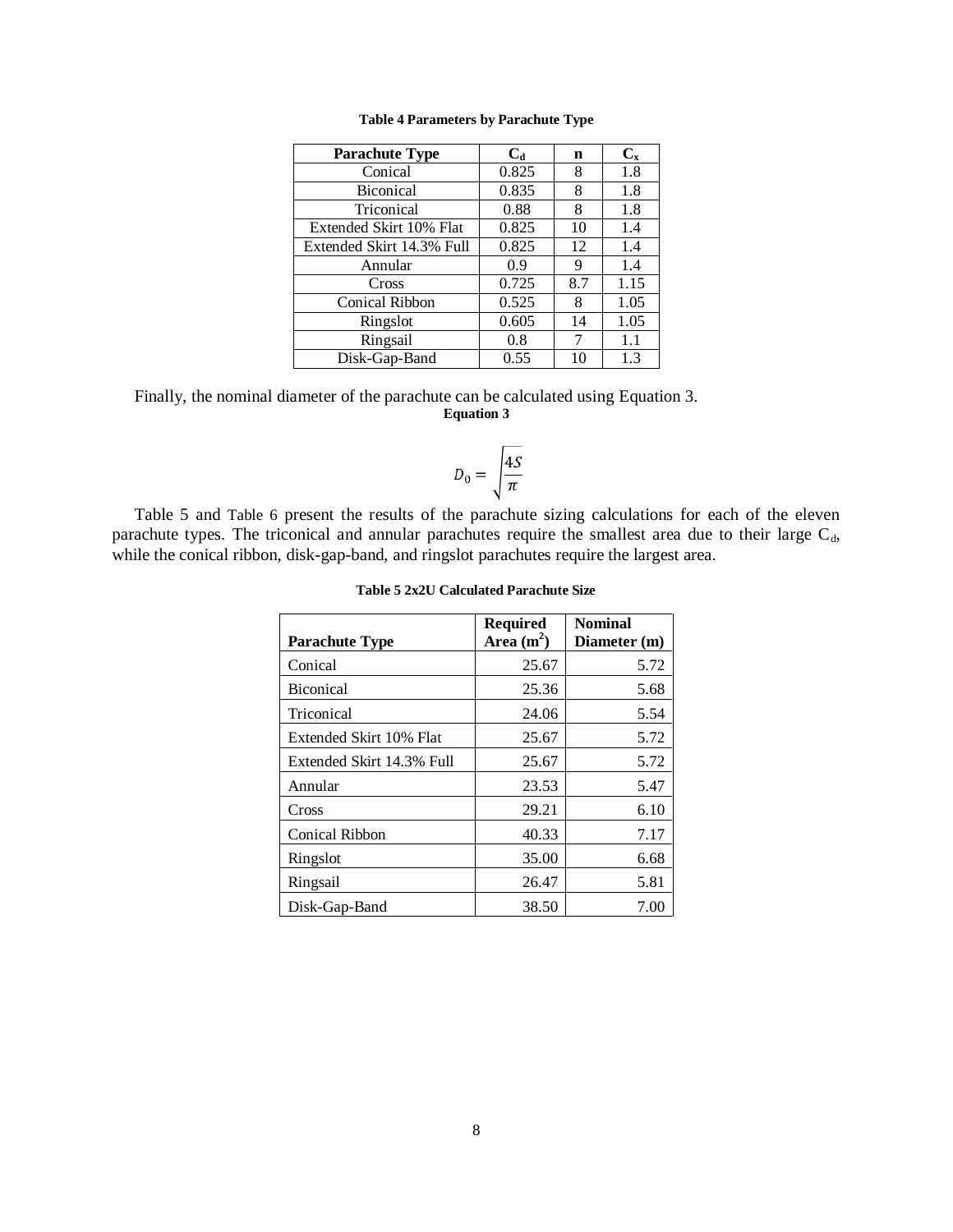<span id="page-8-2"></span>

|                           | <b>Required</b> | <b>Nominal</b> |
|---------------------------|-----------------|----------------|
| <b>Parachute Type</b>     | Area $(m^2)$    | Diameter (m)   |
| Conical                   | 6.06            | 2.78           |
| <b>Biconical</b>          | 5.99            | 2.76           |
| Triconical                | 5.68            | 2.69           |
| Extended Skirt 10% Flat   | 6.06            | 2.78           |
| Extended Skirt 14.3% Full | 6.06            | 2.78           |
| Annular                   | 5.56            | 2.66           |
| Cross                     | 6.90            | 2.96           |
| <b>Conical Ribbon</b>     | 9.53            | 3.48           |
| Ringslot                  | 8.27            | 3.24           |
| Ringsail                  | 6.25            | 2.82           |
| Disk-Gap-Band             | 9.09            | 3.40           |

**Table 6 1U LEO Calculated Parachute Size**

#### **III. Preliminary Opening Force Investigation**

<span id="page-8-0"></span>Two methods suggested by Knacke [1] were utilized to provide an estimation of the maximum opening force. The  $W/(C<sub>D</sub>S)$  method uses a correlation derived from wind tunnel tests to relate the steady-state drag with the maximum opening force. The Pflanz method is somewhat more accurate than the W/( $C<sub>D</sub>S$ ) method and is mathematically exact [1]. It assumes a horizontal flight path, and so 1g needs to be added to to the opening deceleration to account for a vertical flight path. This method takes into account both the weight and velocity of the entry vehicle and the predicted inflation time and inflation profile of the parachute.

#### <span id="page-8-1"></span>A. **W/(C<sub>D</sub>S) Method**

<span id="page-8-3"></span>This method correlates the steady-state drag force with the maximum opening force through the infinite mass opening force coefficient, Cx, as seen in [Equation 4.](#page-8-3) Since this investigation concerns finite mass inflation, an opening force reduction factor, X1, is required.

#### **Equation 4**

### $F_x = (C_D S)_p q C_x X_1$

The Cx for each parachute type was listed in [Table 4.](#page-7-0) In this method, X1 is determined using the canopy loading and [Figure 5.](#page-9-1) The small masses of the entry vehicle would require extrapolation on the left side of the curve, resulting in a very small X1 and therefore a small maximum opening force. However, this is unrealistic and a more precise method must be considered.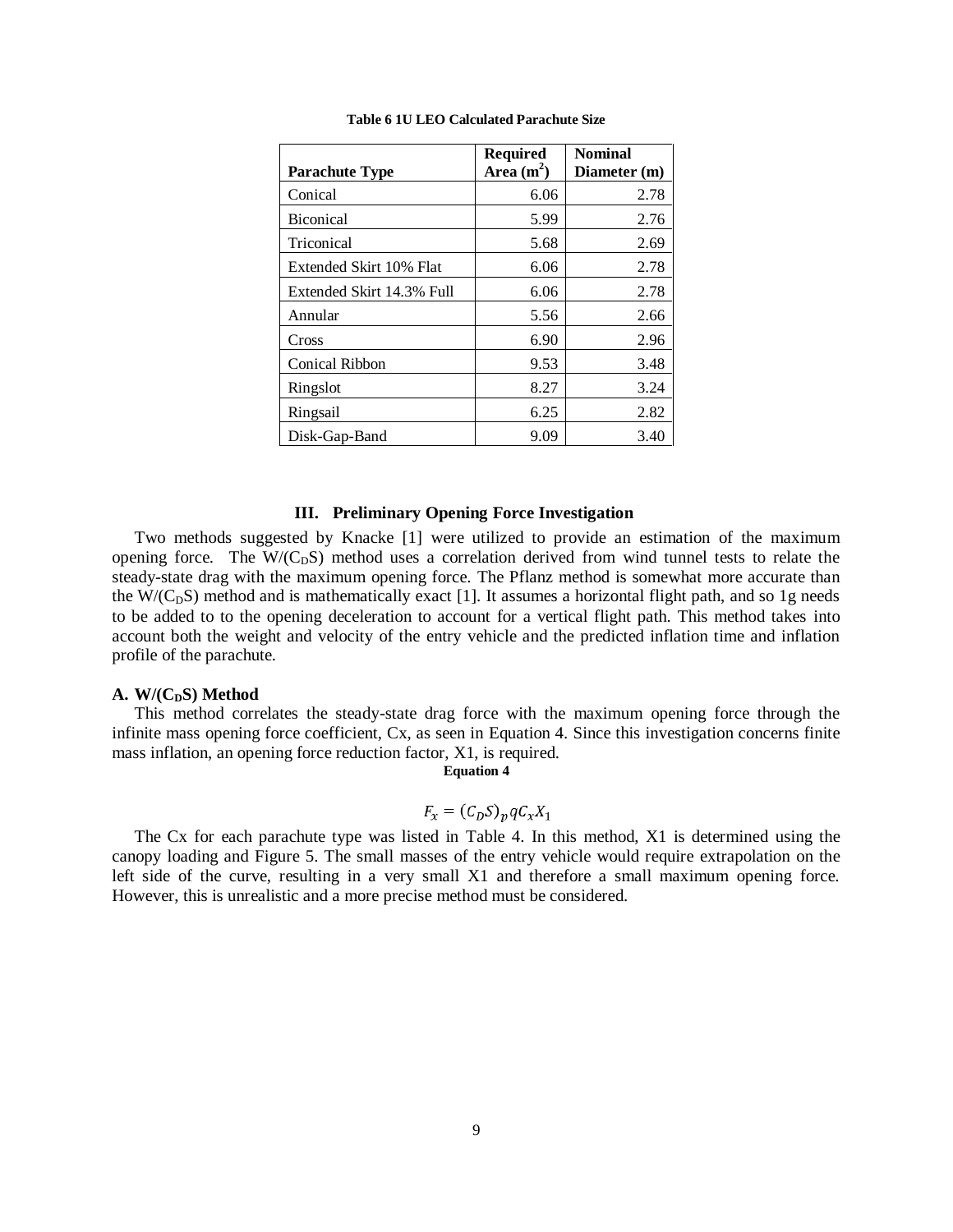

#### <span id="page-9-1"></span><span id="page-9-0"></span>**B. Pflanz Method**

<span id="page-9-2"></span>In this method, the ballistic parameter, A, is calculated using [Equation 5](#page-9-2) where v1 is the velocity at line stretch and tf is the inflation time. The inflation time can be calculated using [Equation 6.](#page-9-3)

**Equation 5**

$$
A = \frac{2W_t}{(C_D S)_p \rho g v_1 t_f}
$$

**Equation 6**

$$
t_f = \frac{nD_0}{v_1}
$$

<span id="page-9-3"></span>Once the ballistic parameter is found, [Figure 6](#page-10-0) can be used to determine X1, which is then plugged into [Equation 4](#page-8-3) to determine the maximum opening force. The n=1 curve is intended for conical ribbon and ringslot parachutes, and the n=2 curve is for the conical, biconical, triconical, and extended skirt parachutes [1]. Knacke does not list a correlation for annular, cross, ringsail, and disk-gap-band parachutes.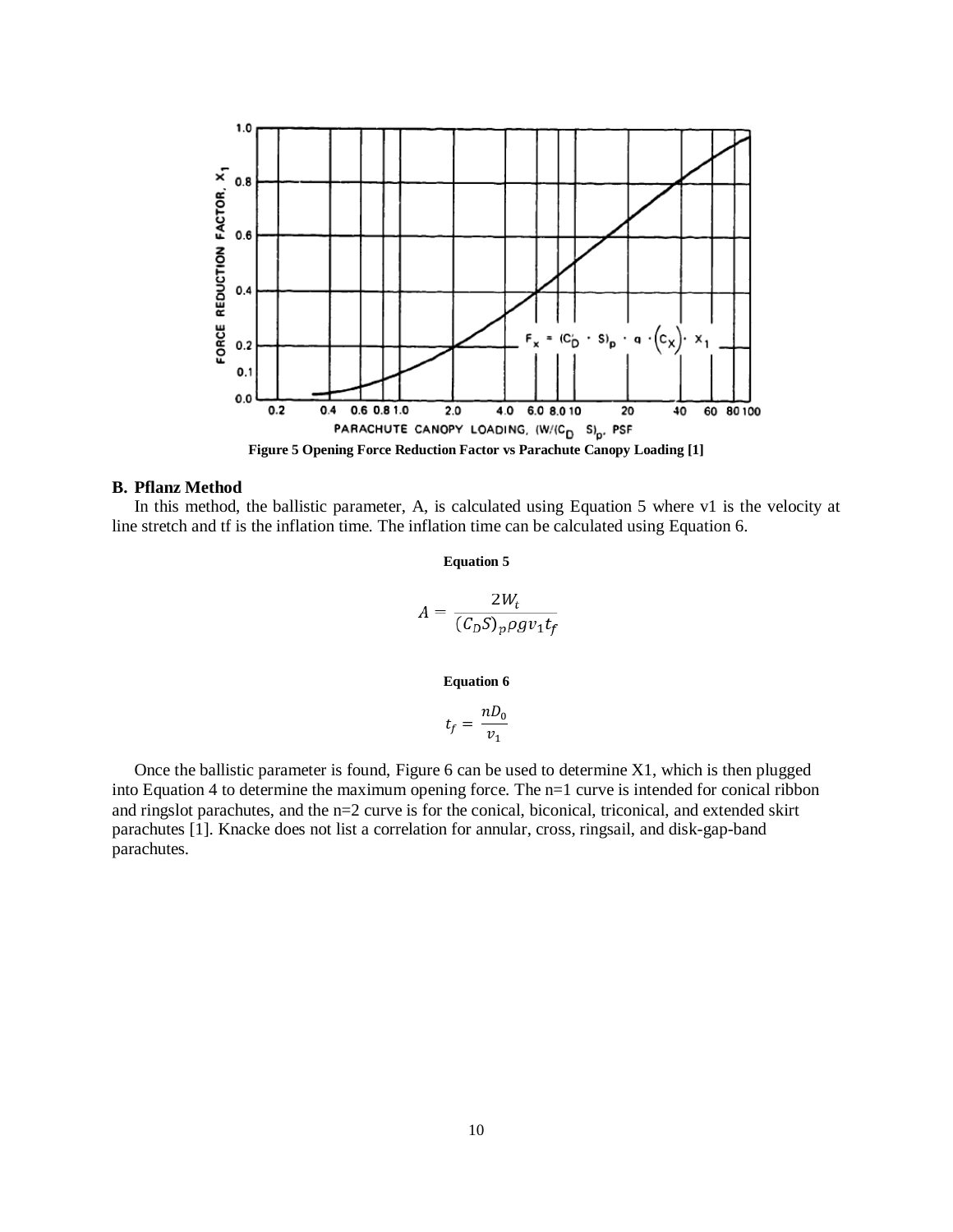

**Figure 6 Ballastic Parameter vs Opening Force Reduction Factor [1]**

<span id="page-10-0"></span>The results from the Pflanz Method calculations are presented in [Table 7](#page-11-3) and [Table 8.](#page-11-4) These calculations assumed a deployment altitude of 5 kilometers and used the trajectory results from Bauer's POST analysis [3]. This resulted in a deployment Mach number of 0.5 for the 2x2U configuration (LEO and GTO assumed the same due to simplicity of the calculation) and 0.48 for the 1U-LEO configuration. Using this method, all of the parachutes analyzed exceed the maximum allowed acceleration of 40g for the 2x2U configurations. According to experts at Pioneer Aerospace, the Pflanz method tends to overpredict opening force, and so another method will need to be employed to determine with greater fidelity the opening deceleration. These results do show that the extended skirt parachutes, the conical ribbon parachute, and the ringslot parachute lead to much smaller opening decelerations than the conical family of parachutes. While the 40g limit is not a requirement for the 1U-LEO configuration, it is interesting to note that it has a significantly larger opening deceleration using this method than the 2x2U configurations.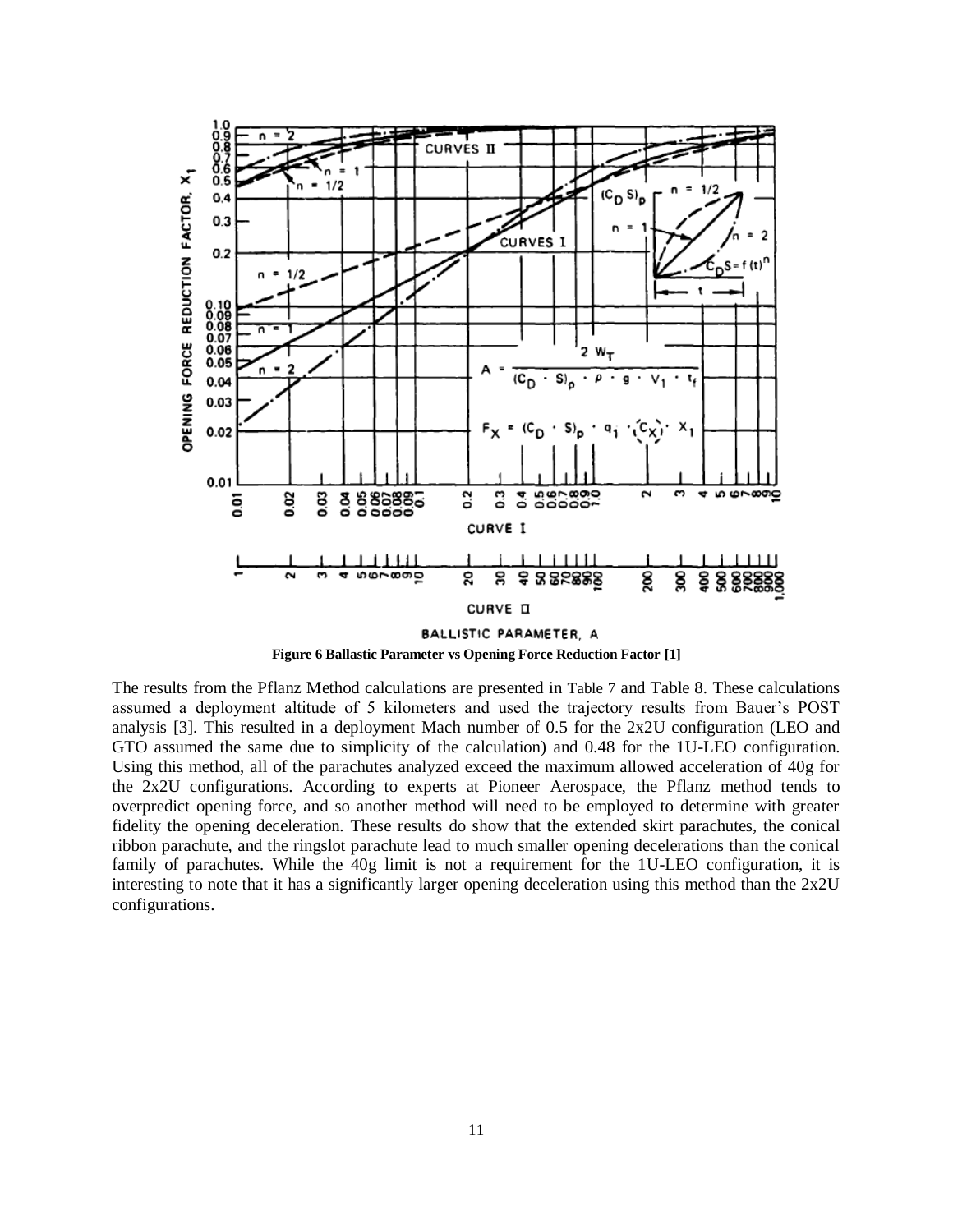<span id="page-11-3"></span>

| <b>Parachute Type</b>     | <b>Required</b><br>Area $(m^2)$ | <b>Nominal</b><br>Diameter (m) | <b>Filling</b><br>Time (s) | <b>Ballistic</b><br><b>Parameter</b> | Opening<br>Deceleration $(g)$ |
|---------------------------|---------------------------------|--------------------------------|----------------------------|--------------------------------------|-------------------------------|
|                           |                                 |                                |                            |                                      |                               |
| Conical                   | 25.67                           | 5.72                           | 0.32                       | 0.06                                 | 121.8                         |
| <b>Biconical</b>          | 25.36                           | 5.68                           | 0.32                       | 0.06                                 | 121.8                         |
| Triconical                | 24.06                           | 5.54                           | 0.31                       | 0.06                                 | 122                           |
| Extended Skirt 10% Flat   | 25.67                           | 5.72                           | 0.4                        | 0.05                                 | 82.9                          |
| Extended Skirt 14.3% Full | 25.67                           | 5.72                           | 0.48                       | 0.04                                 | 71                            |
| Conical Ribbon            | 40.33                           | 7.17                           | 0.67                       | 0.03                                 | 69.8                          |
| Ringslot                  | 35.00                           | 6.68                           | 0.66                       | 0.03                                 | 70.2                          |

**Table 7 2x2U Pflanz Method Calculations and Results**

**Table 8 1U-LEO Pflanz Method Calculations and Results**

<span id="page-11-4"></span>

| <b>Parachute Type</b>     | <b>Required</b><br>Area $(m2)$ | <b>Nominal</b><br>Diameter (m) | <b>Filling</b><br>Time (s) | <b>Ballistic</b><br><b>Parameter</b> | Opening<br>Deceleration (g) |
|---------------------------|--------------------------------|--------------------------------|----------------------------|--------------------------------------|-----------------------------|
| Conical                   | 6.06                           | 2.78                           | 0.14                       | 0.19                                 | 203.6                       |
| <b>Biconical</b>          | 5.99                           | 2.76                           | 0.14                       | 0.2                                  | 203.7                       |
| Triconical                | 5.68                           | 2.69                           | 0.14                       | 0.2                                  | 214.1                       |
| Extended Skirt 10% Flat   | 6.06                           | 2.78                           | 0.18                       | 0.16                                 | 126.7                       |
| Extended Skirt 14.3% Full | 6.06                           | 2.78                           | 0.22                       | 0.13                                 | 110.9                       |
| Conical Ribbon            | 9.53                           | 3.48                           | 0.18                       | 0.16                                 | 105.5                       |
| Ringslot                  | 8.27                           | 3.24                           | 0.29                       | 0.1                                  | 88.4                        |

#### **IV. Final Opening Deceleration Investigation – 2x2U LEO**

<span id="page-11-0"></span>POST-II, or Program to Optimize Simulated Trajectories, is used for the remaining opening deceleration analysis, as well as the impact analysis.

#### <span id="page-11-1"></span>**A. Model Development**

The POST model used in this analysis is based on the model created by Bauer [3], with an added parachute inflation event. The parachute drag option is turned on at the selected deployment Mach number and inflates until the nominal parachute diameter is reached. The parachute drag option without inflation remains selected until impact. The POST inflation factor is assumed to be the fill constant indicated by Knacke [1].

Two baseline models are used to complete the analysis. The first, used for the parachute type selection, is a basic trajectory model whose inputs do not include variation. This results in repeatable outputs from POST. The second model is a Monte Carlo model that includes input variation as well as a wind model.

#### <span id="page-11-2"></span>**B. Parachute Type Selection**

Each of the 11 parachute types is investigated using the model described above. The deployment Mach number is varied from 0.5 to 0.8, and the resulting maximum accelerations are listed in [Table 9.](#page-12-0) The shaded portions indicate the combinations of parachute type and deployment mach number that result in maximum accelerations under the 40g limit. Several notions emerge from the mach number sweep. The first is that every parachute type has acceptable maximum accelerations for the mach number range of 0.5 to 0.59. The second is that there is not a monotonic trend with increasing mach number. The shading indicates that even after the 40g threshold is exceeded as the mach number increases, there are larger mach numbers that also produce maximum accelerations under the limit.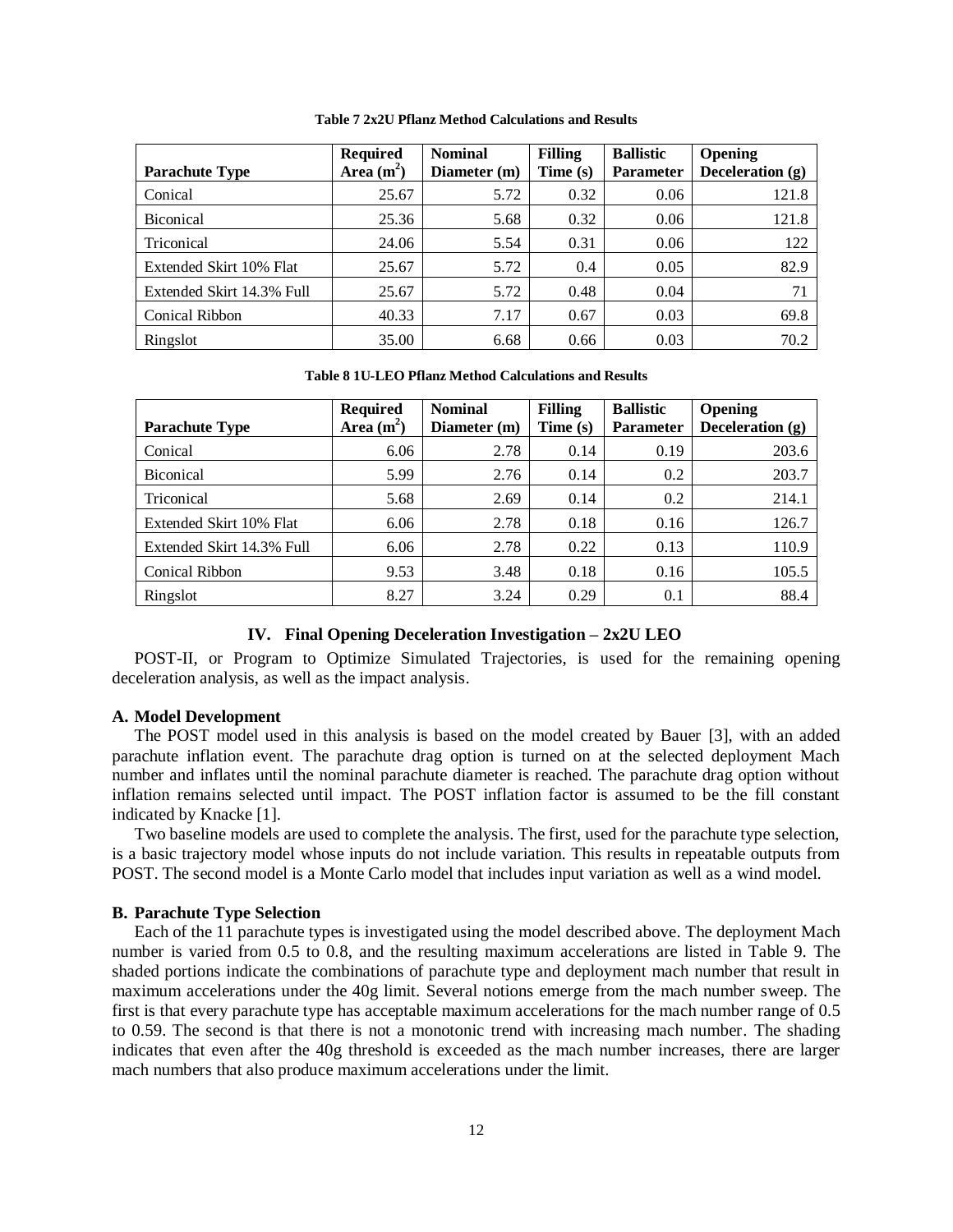<span id="page-12-0"></span>

|                  |                    | $Bi-$   | Tri-    | Extended         | Extended    | Conical |          |          |       |         |       |
|------------------|--------------------|---------|---------|------------------|-------------|---------|----------|----------|-------|---------|-------|
| Mach             | Conical            | conical | conical | <b>Skirt 10%</b> | Skirt 14.3% | Ribbon  | Ringslot | Ringsail | DGB   | Annular | Cross |
| 0.5              | 34.43              | 34.29   | 33.66   | 32.16            | 29.90       | 33.37   | 22.99    | 36.02    | 28.57 | 32.48   | 33.74 |
| 0.51             | 34.73              | 34.63   | 34.11   | 32.05            | 29.43       | 31.11   | 21.05    | 36.45    | 26.42 | 32.83   | 33.63 |
| 0.52             | 34.40              | 34.31   | 33.94   | 31.53            | 28.74       | 30.14   | 20.07    | 36.14    | 25.45 | 32.58   | 33.05 |
| 0.53             | 27.70              | 27.62   | 27.11   | 26.97            | 26.06       | 28.87   | 22.54    | 28.68    | 26.34 | 26.78   | 27.44 |
| 0.54             | 28.15              | 28.16   | 28.14   | 27.03            | 25.83       | 28.62   | 22.26    | 30.62    | 26.10 | 27.69   | 27.38 |
| 0.55             | 27.98              | 28.28   | 29.59   | 26.80            | 25.94       | 27.10   | 23.47    | 34.21    | 25.81 | 27.14   | 27.13 |
| 0.56             | 30.18              | 30.47   | 31.64   | 26.75            | 26.01       | 27.27   | 22.44    | 36.53    | 25.07 | 26.32   | 27.31 |
| 0.57             | 29.87              | 29.90   | 31.19   | 22.62            | 23.35       | 27.62   | 24.16    | 35.59    | 26.33 | 27.87   | 24.51 |
| 0.58             | 33.34              | 33.31   | 33.20   | 30.25            | 27.30       | 29.70   | 19.28    | 35.58    | 25.00 | 31.80   | 31.63 |
| 0.59             | 35.87              | 35.97   | 36.31   | 30.77            | 26.32       | 25.61   | 21.49    | 38.50    | 22.03 | 34.12   | 32.41 |
| 0.6              | 41.31              | 41.55   | 42.49   | 30.47            | 26.53       | 28.04   | 24.12    | 47.79    | 26.55 | 37.03   | 34.02 |
| 0.61             | $\overline{43.61}$ | 43.87   | 44.82   | 32.74            | 26.79       | 28.68   | 24.44    | 50.07    | 26.95 | 39.38   | 36.29 |
| 0.62             | 44.53              | 44.99   | 46.94   | 33.93            | 28.07       | 29.13   | 23.09    | 50.17    | 26.49 | 41.63   | 36.70 |
| 0.63             | 37.40              | 37.29   | 37.36   | 30.71            | 25.09       | 36.63   | 24.74    | 41.57    | 27.94 | 34.47   | 34.00 |
| 0.64             | 36.85              | 37.02   | 37.71   | 30.99            | 28.06       | 31.11   | 20.41    | 39.96    | 26.36 | 34.84   | 32.80 |
| 0.65             | 37.19              | 37.34   | 37.99   | 31.89            | 27.40       | 38.08   | 22.59    | 40.09    | 29.92 | 35.31   | 33.58 |
| 0.66             | 45.29              | 45.19   | 44.77   | 37.91            | 31.63       | 41.41   | 26.13    | 49.93    | 33.00 | 41.16   | 41.42 |
| 0.67             | 37.51              | 37.65   | 38.22   | 32.38            | 28.56       | 33.23   | 21.43    | 40.06    | 27.47 | 35.86   | 34.15 |
| 0.68             | $\frac{1}{55.16}$  | 55.37   | 56.33   | 44.68            | 36.77       | 37.23   | 26.75    | 61.05    | 31.86 | 51.27   | 47.97 |
| 0.69             | 56.08              | 56.31   | 57.04   | 45.94            | 38.16       | 39.38   | 27.29    | 61.84    | 33.63 | 52.15   | 49.33 |
| 0.7              | 54.15              | 54.20   | 54.01   | 45.78            | 38.79       | 44.63   | 27.71    | 58.87    | 37.24 | 50.02   | 49.25 |
| 0.71             | 51.67              | 52.27   | 54.89   | 42.75            | 36.23       | 33.16   | 24.92    | 55.76    | 29.23 | 50.62   | 44.26 |
| 0.72             | 37.02              | 37.12   | 37.63   | 33.27            | 29.89       | 34.11   | 24.35    | 38.84    | 31.82 | 36.43   | 34.57 |
| 0.73             | 59.64              | 59.86   | 60.28   | 50.21            | 42.71       | 45.02   | 29.73    | 65.09    | 38.60 | 55.90   | 53.54 |
| 0.74             | 36.53              | 36.62   | 36.97   | 33.20            | 30.17       | 37.42   | 27.64    | 38.12    | 35.42 | 35.48   | 34.37 |
| 0.75             | 47.86              | 48.53   | 51.52   | 41.01            | 35.89       | 33.06   | 25.01    | 50.31    | 29.91 | 48.37   | 41.46 |
| 0.76             | 46.21              | 45.80   | 44.31   | 47.22            | 42.95       | 52.67   | 34.11    | 46.98    | 44.61 | 43.87   | 48.69 |
| 0.77             | 36.10              | 35.89   | 35.87   | 35.76            | 35.96       | 50.80   | 33.97    | 36.93    | 43.85 | 34.64   | 36.93 |
| 0.78             | 48.76              | 49.46   | 52.66   | 41.97            | 37.02       | 32.48   | 28.18    | 51.14    | 30.56 | 49.57   | 42.20 |
| 0.79             | 53.85              | 54.63   | 57.78   | 45.63            | 39.79       | 32.22   | 27.44    | 57.32    | 29.75 | 53.92   | 46.32 |
| $\overline{0.8}$ | 65.51              | 65.75   | 64.93   | 55.55            | 47.99       | 43.25   | 33.06    | 68.57    | 39.19 | 62.26   | 58.37 |

**Table 9 Opening Deceleration (g) Results of Mach Number Sweep**

Several parachute types appear to be better than the others in that the majority of the deployment mach numbers investigated result in acceptable maximum accelerations. The best parachute types are ringslot, disk-gap-band, extended skirt 14.3%, and conical ribbon, which confirms the trend seen in the preliminary analysis using the Pflanz method. The ringslot parachute has acceptable opening decelerations for the entire Mach number regime. The deployment mach number for each type is selected from the minimum deceleration from [Table 9.](#page-12-0) [Table 10](#page-12-1) displays the selected deployment mach numbers for each of these four selected parachute types and the required parachute size. The extended skirt 14.3% full parachute offers similar performance with a much smaller parachute.

#### **Table 10 Selected Parachute Types**

<span id="page-12-1"></span>

|                          | Ringslot | DGB    | Extended<br><b>Skirt 14.3%</b> | Conical<br>Ribbon |
|--------------------------|----------|--------|--------------------------------|-------------------|
| Parachute Area $(m2)$    | 35.0     | 38.5   | 25.7                           | 40.3              |
| Parachute Diameter (m)   | 6.68     | 7.00   | 5.72                           | 7.17              |
| Deployment Mach Number   | 0.58     | 0.59   | 0.57                           | 0.59              |
| Deployment Altitude (m)  | 12,336   | 12,930 | 15,146                         | 12,922            |
| Maximum Acceleration (g) | 19.28    | 20.03  | 23.35                          | 25.61             |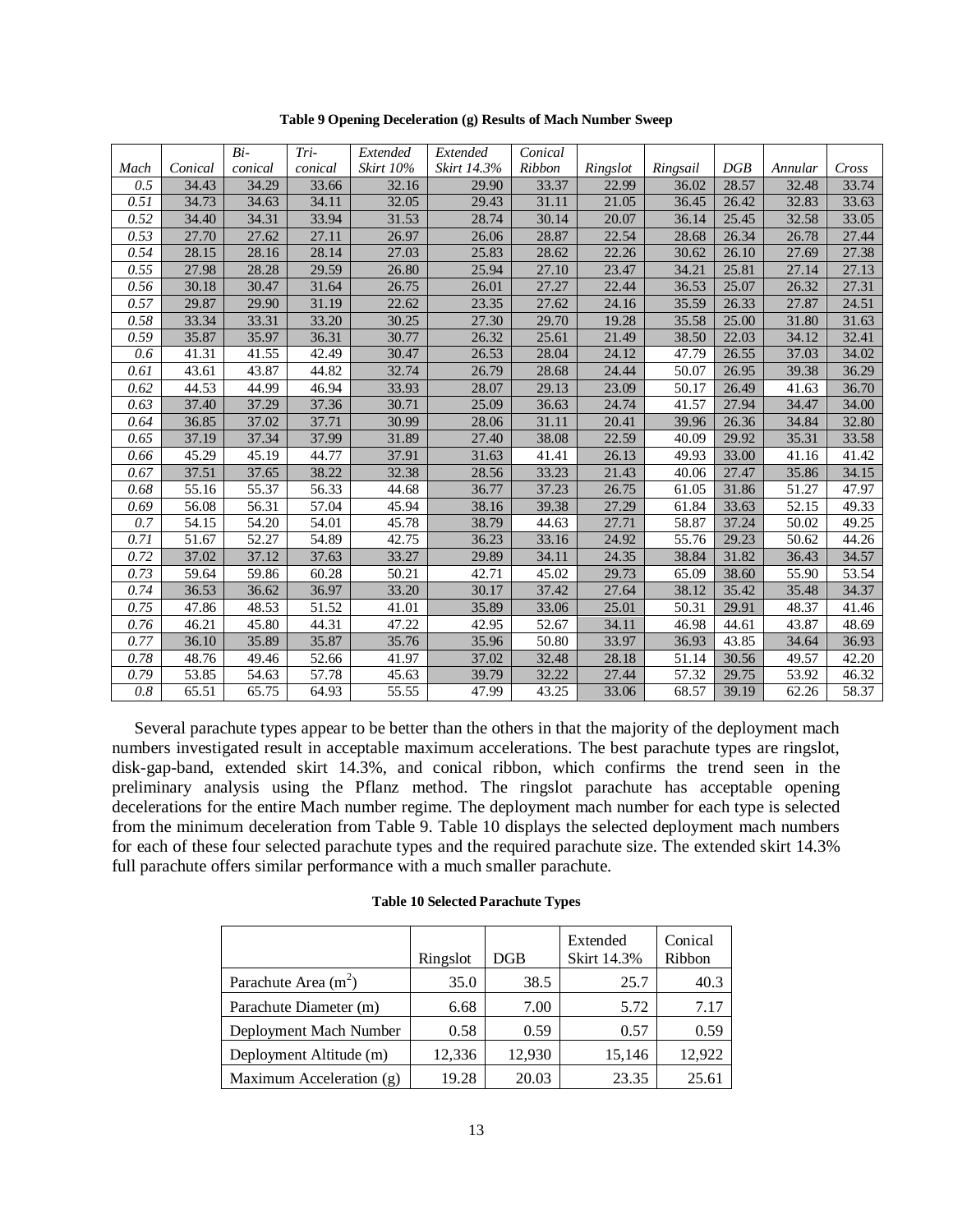The following charts explore the details behind these results for the ringslot parachute. The other selected parachutes show similar trends. [Figure 7](#page-13-0) illustrates that there is not a monotonic trend with increasing Mach number. The curves plotted ranges from Mach number 0.5 to 0.8 and are in increments of 0.05. The curves are overlaid prior to the spike at inflation, confirming that they follow the same trajectoriy. As the deployment Mach number increases, the scenario time of deployment decreases, since higher Mach numbers occur earlier in the trajectory. It is apparent that the larger deployment Mach number result in significantly higher opening decelerations than smaller deployment Mach numbers.



**Figure 7 Ringslot Time History of Acceleration for Varied Mach Numbers**

<span id="page-13-0"></span>[Figure 8](#page-14-0) plots the deployment altitude, dynamic pressure, and the resulting inflation time to explain the behavior in [Figure 7.](#page-13-0) The relationship between the deployment mach number and deployment altitude is not linear, resulting in significant variations in altitude for small changes at lower Mach numbers. For instance, the difference in altitude from 0.5 to 0.55 Mach is approximately 4900 meters while the difference from 0.75 to 0.8 Mach is only about 1850 meters. This results in significant difference in dynamic pressure at deployment and inflation, which directly affects the time to full inflation. The dynamic pressure and inflation time curves are almost identical, except that the dynamic pressure has a slightly greater slope throughout the Mach number regime. The dynamic pressure and the inflation time curves are fairly linear with a small slope from Mach 0.65 to Mach 0.8, but have curvature with very large slopes at Mach numbers less than 0.65.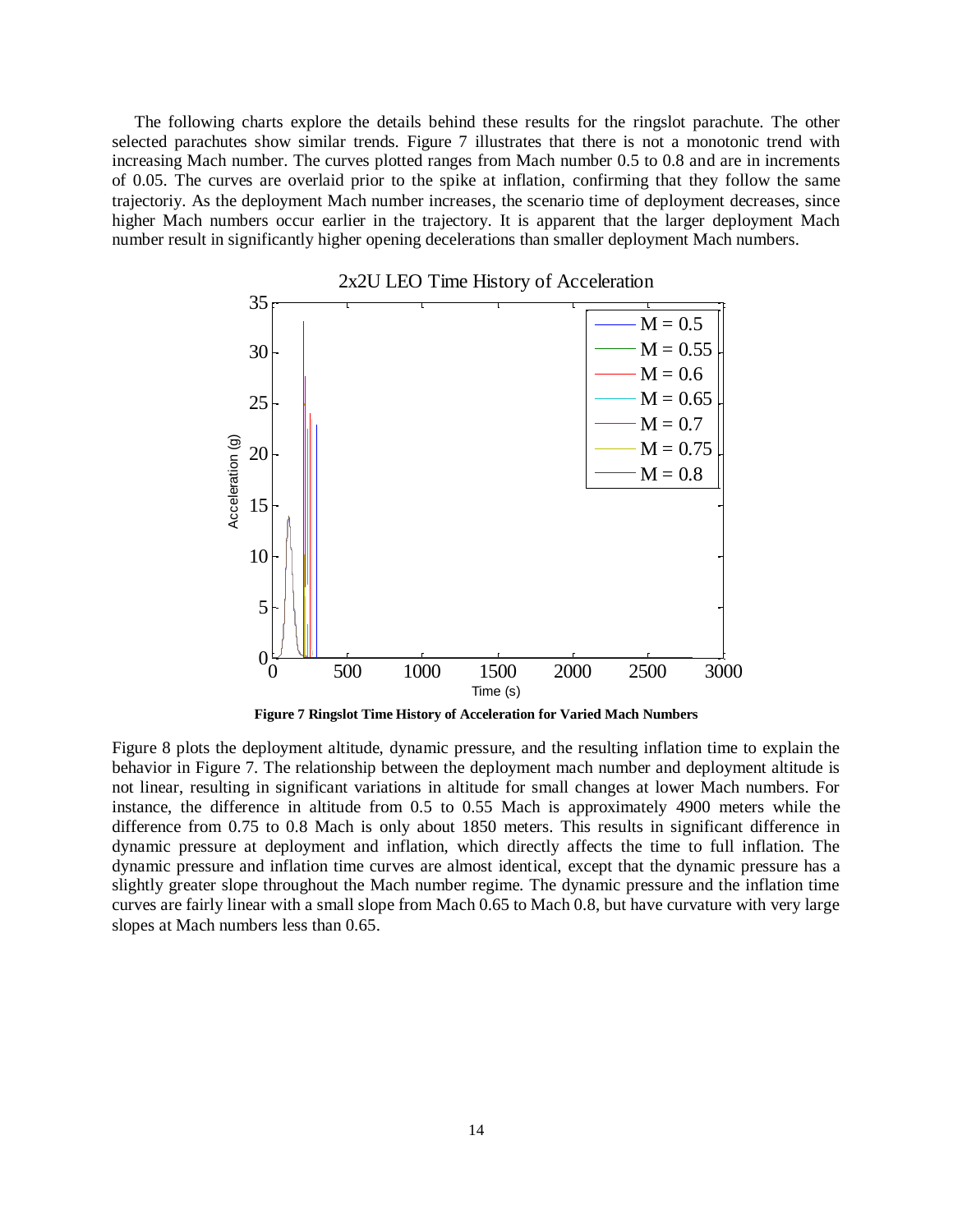

**Figure 8 Ringslot Altitude, Dynamic Pressure, Inflation Time Variation with Mach Number**

<span id="page-14-0"></span>Additionally, [Figure 8](#page-14-0) indicates that the parachutes experience much larger inflation times at lower Mach numbers. [Figure 9](#page-15-1) plots the deceleration with respect to inflation time, dynamic pressure, and mach number, and shows the general trend that larger inflation times result in smaller opening decelerations. Very small inflation times (less than one second), result in much larger decelerations. However, there does not appear to be much reduction in deceleration for increasing the inflation time from one second to four seconds. These results are grouped between 20 and 25g decelerations. An inflation time of one second roughly corresponds to a deployment Mach number of 0.65. Therefore it is desirable to target Mach numbers less than 0.65 to take advantage of the larger inflation times and smaller resulting opening decelerations.

Like the charts above, the dynamic pressure versus maximum acceleration shows virtually identical trends as the inflation time versus maximum acceleration chart. The Mach number versus maximum acceleration chart reiterates that the maximum acceleration increases with increasing Mach number. Mach numbers greater than 0.65 indicate a trend with a larger slope than at smaller Mach numbers, resulting in greater variations in maximum acceleration.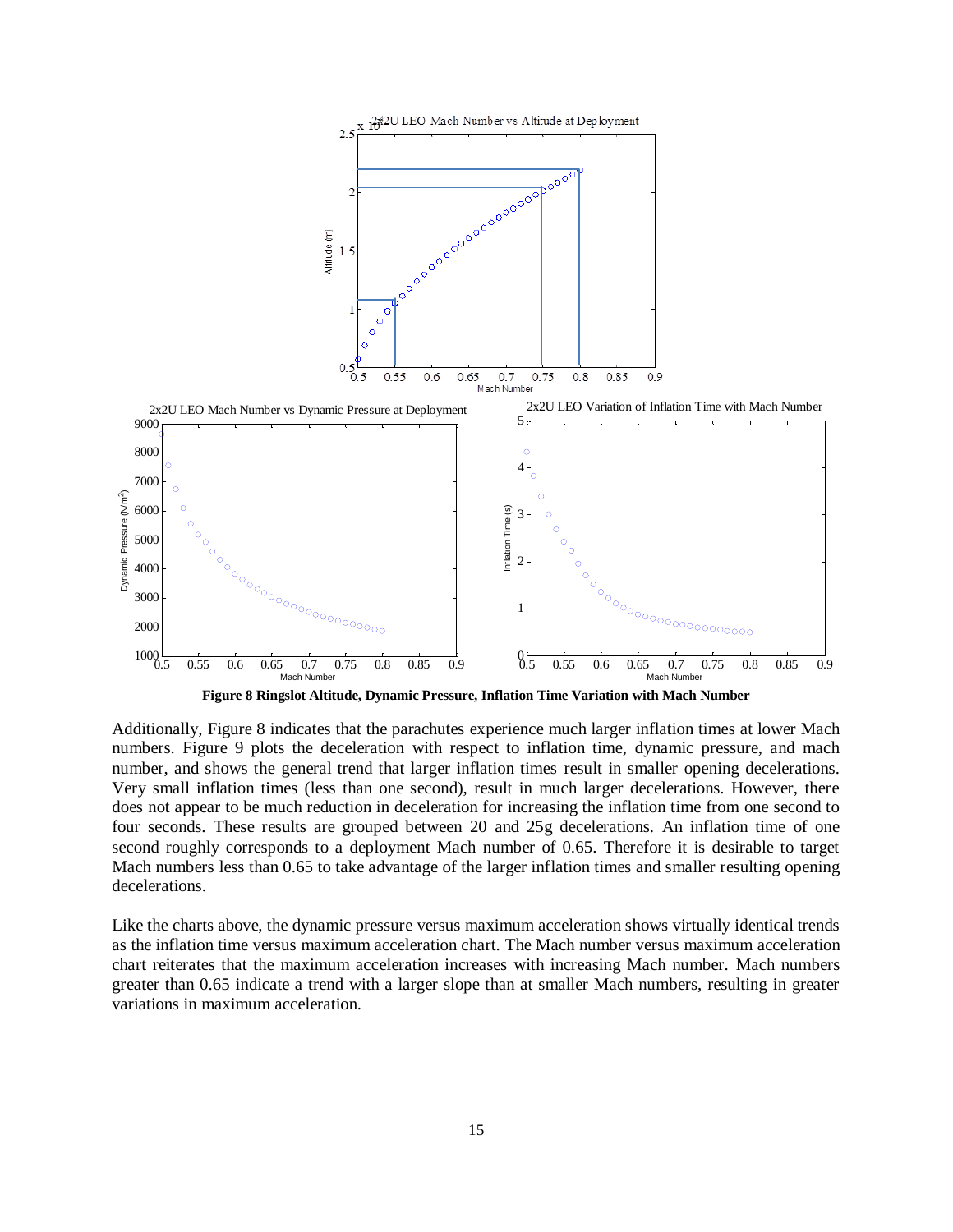

**Figure 9 Ringslot Opening Deceleration Variation with Inflation Time, Dynamic Pressure, and Mach Number**

#### <span id="page-15-1"></span><span id="page-15-0"></span>**C. 2x2U Monte Carlo Simulation Results**

The selected parachutes discussed above are used in a Monte Carlo simulation to determine the confidence that the maximum opening deceleration will be under the allowed 40g limit. Two hundred runs are conducted for each of the selected parachutes. The results from the Monte Carlo simulations can be seen in Appendices A through D. These results feature histograms of the maximum opening acceleration, the percent of the parachute that is inflated at the maximum acceleration, the time to full inflation, and the dynamic pressure at inflation. All of the 200 runs for each of the selected parachutes result in acceptable opening decelerations.

[Table 11](#page-16-3) presents the statistics of the results of the Monte Carlo simulation. The ringslot parachute demonstrates the lowest average opening deceleration of the selected four parachutes, as well as the smallest standard deviation. This parachute also has the largest average inflation time. The standard deviation is very small in general for the inflation time. The disk-gap-band and extended skirt 14.3% full parachutes show a maximum acceleration peak that is shifted to the right of the distribution, indicating a tendency towards larger maximum accelerations. The ringslot and conical ribbon parachutes result in maximum acceleration peaks that are approximately at the center of the distribution, though the conical ribbon parachute has a much wider peak.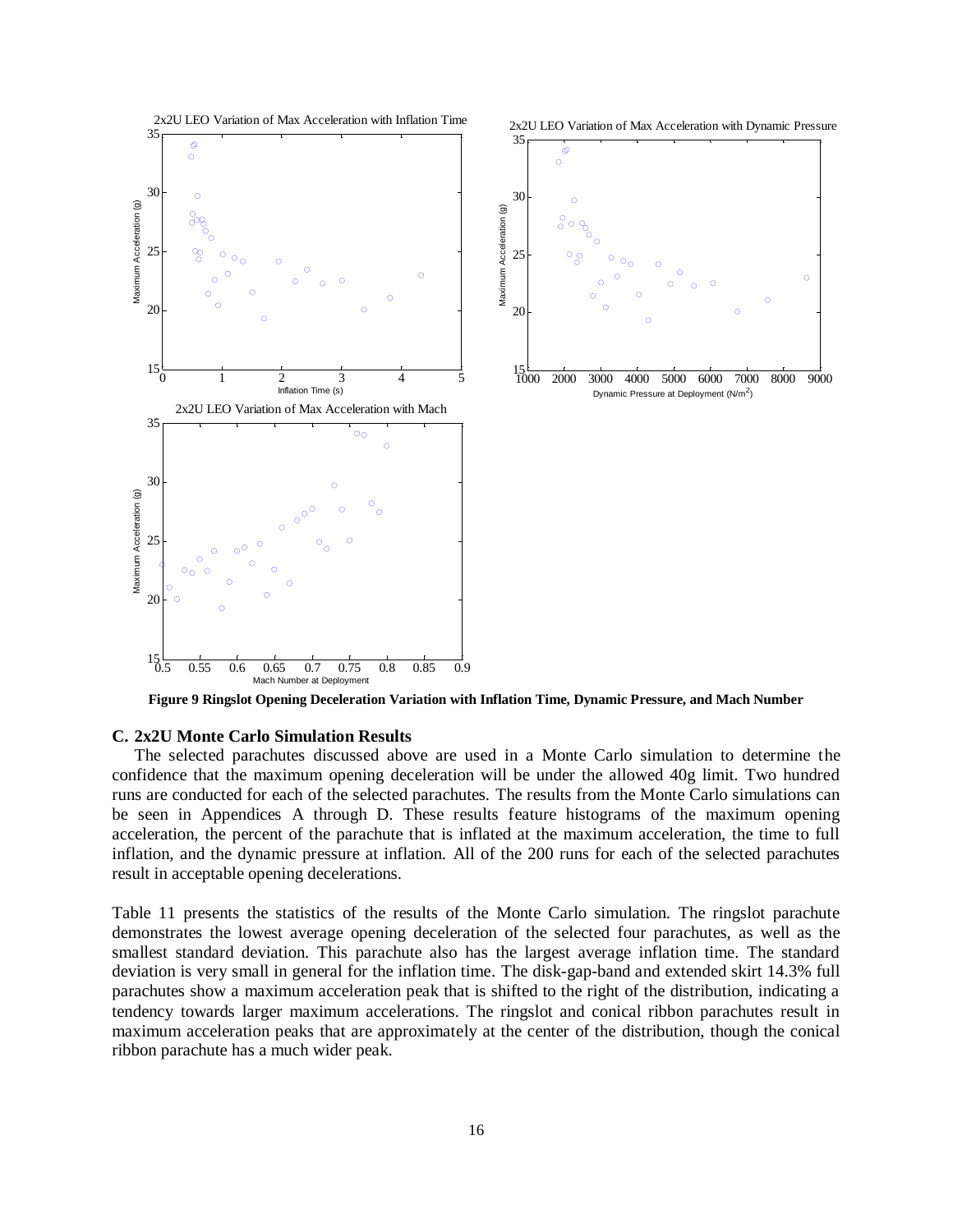<span id="page-16-3"></span>The variation in the mean dynamic pressure between the four parachutes is due to the different deployment conditions. The maximum deceleration occurs very early in the inflation process, when the parachutes are approximately 0.1% inflated. This is due to the finite mass inflation [1].

|                                            | Ringslot | DGB    | Extended<br><b>Skirt 14.3%</b> | Conical<br>Ribbon |
|--------------------------------------------|----------|--------|--------------------------------|-------------------|
| Deployment Mach Number                     | 0.58     | 0.59   | 0.57                           | 0.59              |
| Deployment Altitude (m)                    | 12,336   | 12,930 | 15,146                         | 12,922            |
| Mean Maximum Deceleration (g)              | 21.207   | 24.657 | 24.077                         | 27.399            |
| <b>Standard Deviation Max Deceleration</b> | 1.705    | 1.757  | 2.195                          | 2.13              |
| Mean Dynamic Pressure $(N/m2)$             | 4289.2   | 4048.6 | 4534                           | 4055.6            |
| <b>Standard Deviation Dynamic Pressure</b> | 21.318   | 13.725 | 19.808                         | 13.954            |
| Mean Inflation Time (s)                    | 1.705    | 0.85   | 1.027                          | 0.591             |
| <b>Standard Deviation Inflation Time</b>   | 0.09     | 0.0317 | 0.05                           | 0.0173            |
| Mean % Inflated at Max Deceleration        | 0.131    | 0.121  | 0.094                          | 0.123             |

#### **Table 11 Inflation Statistics**

### **V. Impact Investigation**

#### <span id="page-16-1"></span><span id="page-16-0"></span>**A. 2x2U LEO Impact Deceleration**

A Monte Carlo investigation into the impact deceleration revealed that the parachute would need to be oversized from the original design in order to ensure that the impact deceleration remains within the allowable 40g limit. With the original parachute design, the ringslot parachute resulted in only acceptable impact decelerations only 1.5% of the time, while the other parachutes resulted in 3%, 4%, and 1.5% for the disk-gap-band, extended skirt 14.3% and conical ribbon parachutes, respectively. The histograms for impact velocity and impact deceleration for each parachute are featured in Appendix E. [Table 12](#page-16-4) presents the mean and standard deviation for each. The impact characteristics are very similar between the different parachutes.

<span id="page-16-4"></span>

|                                               | Ringslot | DGB    | Extended<br><b>Skirt 14.3%</b> | Conical<br>Ribbon |
|-----------------------------------------------|----------|--------|--------------------------------|-------------------|
| Mean Impact Velocity (m/s)                    | 6.245    | 6.246  | 6.218                          | 6.26              |
| <b>Standard Deviation Impact Velocity</b>     | 1.152    | 1.153  | 1.163                          | 1.148             |
| Mean Impact Deceleration (g)                  | 52.215   | 52.133 | 52.231                         | 52.2              |
| <b>Standard Deviation Impact Deceleration</b> | 9.6326   | 9.627  | 9.7704                         | 9.576             |

#### **Table 12 Impact Statistics**

#### <span id="page-16-2"></span>**B. 1U LEO Impact Velocity**

Since accelerations are not a stated requirement for the 1U LEO vehicle, no opening deceleration analysis was conducted to determine the optimum deployment Mach number. However, since accelerations would ideally be minimized the deployment Mach number for the 1U LEO vehicle was selected to be 0.5 Mach, with the reasoning that opening decelerations are smaller at lower Mach numbers. A Monte Carlo simulation is run for each of the eleven parachute types at the baseline design for each. The results revealed that the impact velocity remained under 5 meters per second for only 1 to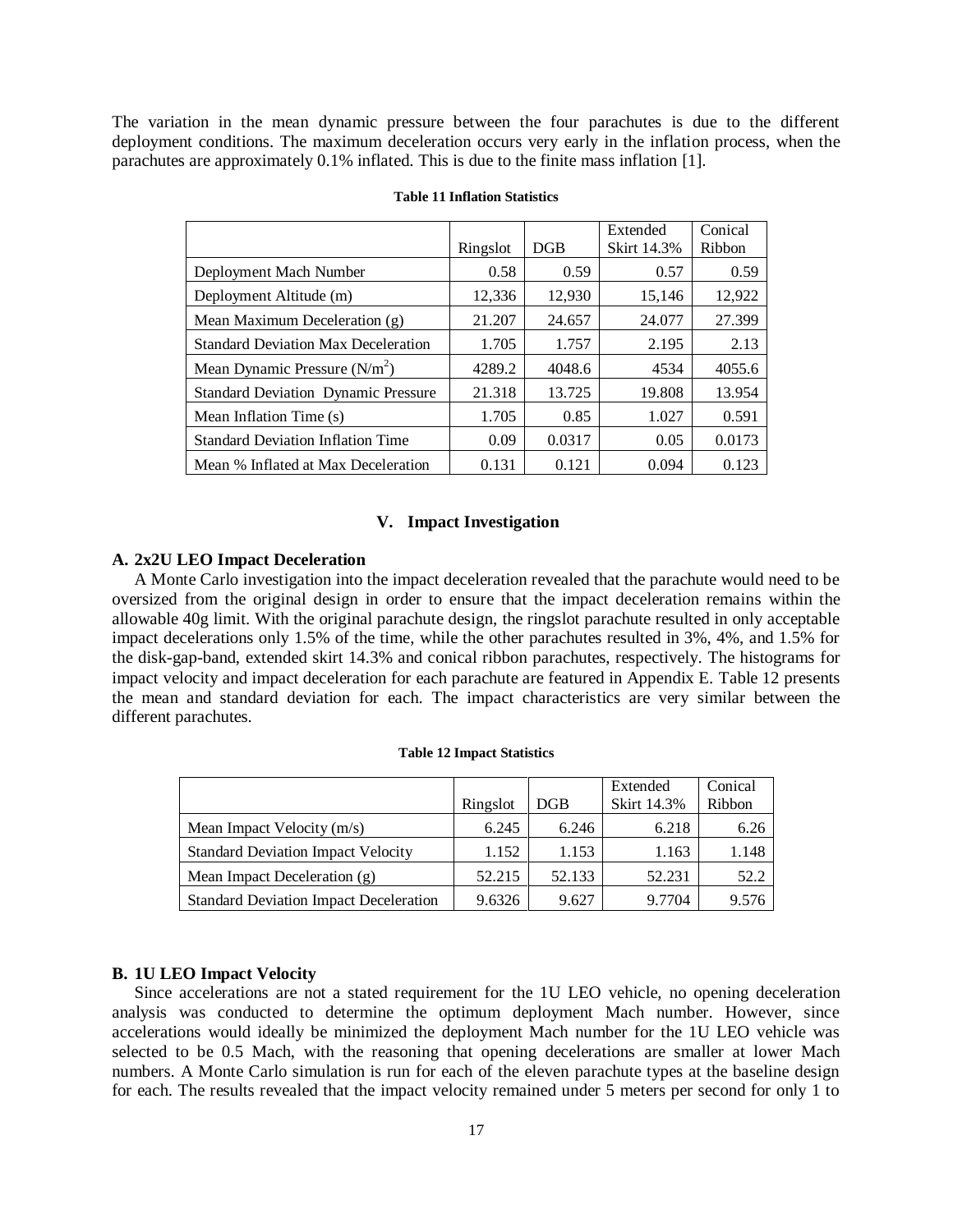<span id="page-17-0"></span>4.5% of the runs. This is the same problem seen with the 2x2U LEO impact deceleration.Therefore, the parachutes were increased in size to better meet the requirement. [Table 13](#page-17-0) shows the results through 300% of the baseline areas for the biconical, extended skirt 14.3% full, and ringsail parachutes. These were selected because they had the highest confidence at 100% parachute area. There is a significant increase in confidence for 150% area, but the increases drop off as parachute area increases. At triple the original area, there is still only 63% confidence that the configuration will result in acceptable impact velocities.

|                       |      |                  | Extended<br>Skirt |          |
|-----------------------|------|------------------|-------------------|----------|
|                       | Size | <b>Biconical</b> | 14.3%             | Ringsail |
|                       | 100% | 0.025            | 0.035             | 0.045    |
| Confidence            | 150% | 0.33             | 0.33              | 0.32     |
|                       | 200% | 0.48             | 0.485             | 0.49     |
|                       | 250% | 0.57             | 0.55              | 0.57     |
|                       | 300% | 0.63             | 0.63              | 0.63     |
|                       | 100% | 6.498            | 6.265             | 6.465    |
|                       | 150% | 9.747            | 9.520             | 9.828    |
| Parachute Area        | 200% | 12.995           | 12.848            | 13.270   |
|                       | 250% | 16.050           | 16.256            | 16.796   |
|                       | 300% | 19.493           | 19.747            | 20.411   |
|                       | 100% | 2.876            | 2.824             | 2.869    |
|                       | 150% | 3.523            | 3.482             | 3.538    |
| Parachute<br>Diameter | 200% | 4.068            | 4.045             | 4.110    |
|                       | 250% | 4.521            | 4.550             | 4.625    |
|                       | 300% | 4.982            | 5.014             | 5.098    |

**Table 13 Confidence with Varied Parachute Area**

[Table 14](#page-18-2) presents the impact velocity results for all of the parachute types for 100% and 300% parachute area. The histograms for impact velocity, opening deceleration, and dynamic pressure at inflation are located in Appendices F and G. The resulting performance is very similar between the parachutes, and the most largest difference is in the parachute size to obtain that perforamce. For 300% parachute area, each parachute results in approximately 63% confidence with an average impact velocity of 4.88 meters per second and a standard deviation of 1.41.

The 100% area parachutes demonstrate reasonable opening decelerations. Many of them range from 30g to 65g, peaking around 45g or 50g. The ringsail parachute indicates the worst behavior, ranging from 45g to 75g, peaking around 55g. The ringslot, disk-gap-band, and extended skirt 14.3% full parachutes, like in the previous analysis, provide the best opening decelerations, remaining under 40g.

The 300% area parachutes result in generally lower opening decelerations, and the distributions are shaped such that two peaks are indicated. Most of the parachutes range from 20g to 55g, with peaks at 25g and 50g. In this analysis, the extended skirt 14.3% full and the disk-gap-band parachutes emerge as the best for opening decelerations, with a distribution from 20g to 40g and peaks at 25g and 35g.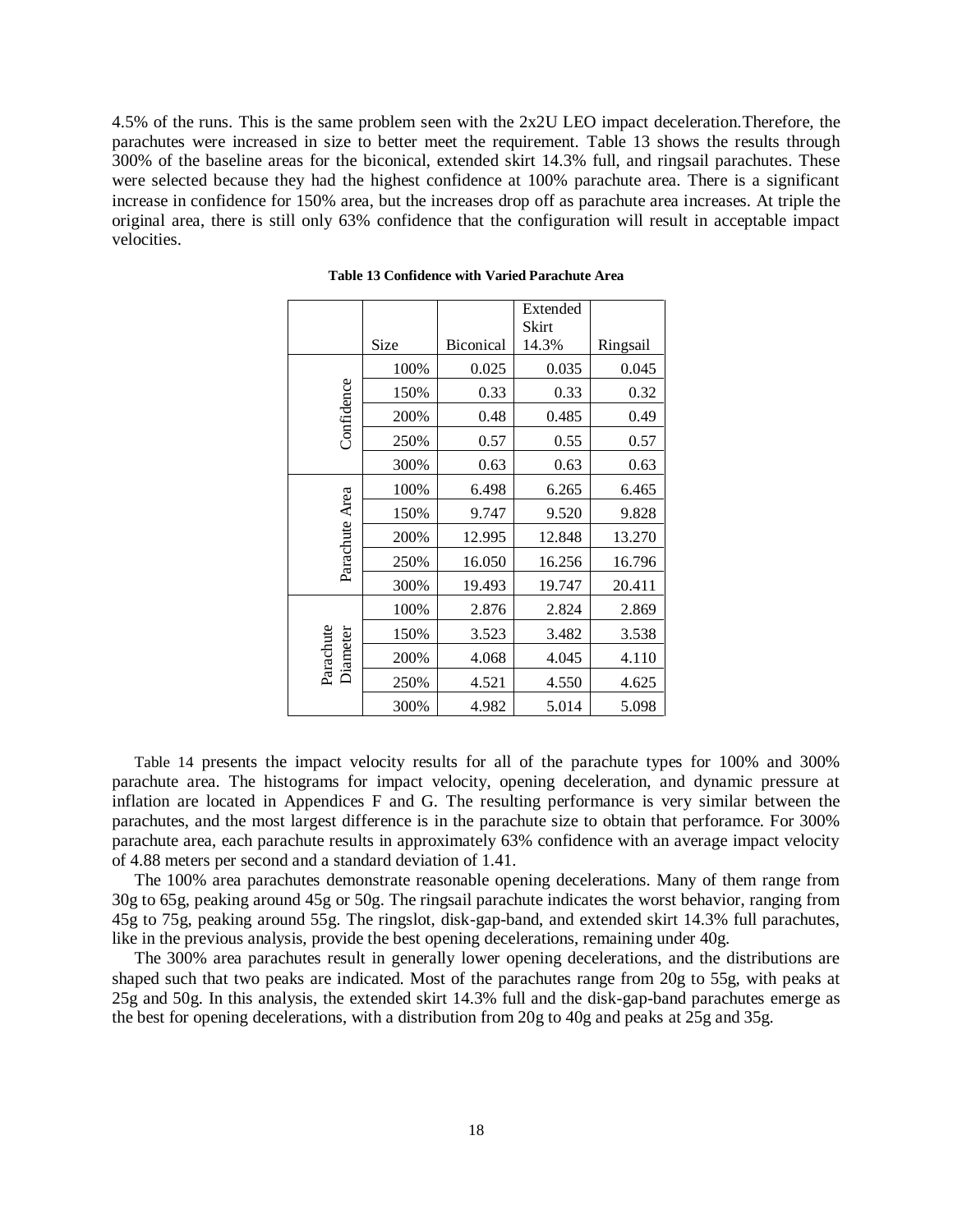#### **Table 14 Impact Velocity Statistics**

<span id="page-18-2"></span>

|                         |      |         |         |         | Extended | Extended |         |        |         |          |          |        |
|-------------------------|------|---------|---------|---------|----------|----------|---------|--------|---------|----------|----------|--------|
|                         |      |         | Bi-     | Tri-    | Skirt    | Skirt    |         |        | Conical |          |          |        |
|                         | Size | Conical | conical | conical | 10%      | 14.3%    | Annular | Cross  | Ribbon  | Ringslot | Ringsail | DGB    |
| Confidence              | 100% | 2.5     | 2.5     | 2.5     | 2        | 3.5      | 2.5     |        | 2.5     | 2        | 4.5      | 2.5    |
| (% )                    | 300% | 62.5    | 63      | 63      | 62.5     | 63       | 63      | 63     | 63      | 62.5     | 63       | 62.5   |
| Mean Impact<br>Velocity | 100% | 6.419   | 6.429   | 6.429   | 6.42     | 6.424    | 6.42    | 6.424  | 6.428   | 6.422    | 6.438    | 6.428  |
| (m/s)                   | 300% | 4.883   | 4.882   | 4.881   | 4.881    | 4.884    | 4.882   | 4.885  | 4.881   | 4.88     | 4.884    | 4.88   |
| SD Impact               | 100% | 1.13    | 1.121   | 1.117   | 1.119    | 1.135    | 1.127   | 1.211  | 1.114   | 1.119    | 1.125    | 1.122  |
| Velocity                | 300% | 1.413   | 1.413   | 1.414   | 1.409    | 1.414    | 1.411   | 1.411  | 1.41    | 1.416    | 1.414    | 1.413  |
| Parachute               | 100% | 6.265   | 6.498   | 5.865   | 6.265    | 6.265    | 5.732   | 7.125  | 9.99    | 8.626    | 6.465    | 9.52   |
| Area $(m^2)$            | 300% | 19.747  | 19.493  | 18.428  | 19.747   | 19.747   | 17.991  | 22.546 | 32.406  | 25.878   | 20.411   | 30.732 |
| Parachute               | 100% | 2824    | 2.876   | 2.733   | 2.824    | 2.824    | 2.701   | 3.012  | 3.567   | 3.312    | 2.869    | 3.482  |
| Diameter $(m2)$         | 300% | 5.014   | 4.521   | 4.844   | 5.014    | 5.014    | 4.786   | 5.358  | 6.424   | 5.740    | 5.098    | 6.255  |

#### *1. Effect of Varied Mass*

<span id="page-18-3"></span><span id="page-18-0"></span>The mass of the entry vehicle is changed to investigate the effect of mass on the final confidence level for impact velocity. A 5kg and a 12kg entry vehicle are studied, and the initial results indicate that there is not a correlation between mass and the confidence level. Both the masses result in 2.5% confidence for 100% parachute area and 48% confidence for 200% area. This is presented in [Table 15](#page-18-3) and [Table 16.](#page-18-4)

| Ringsail 5kg                  | 100%   | 200%   |
|-------------------------------|--------|--------|
| Entry Mass w/ Parachute (kg)  | 5.2022 | 5.3374 |
| Parachute Area (m2)           | 4.2297 | 8.6861 |
| Parachute Diameter (m)        | 2.3207 | 3.3256 |
| Confidence                    | 0.025  | 0.48   |
| Average Impact Velocity (m/s) | 6.4363 | 5.3227 |

#### **Table 15 Confidence with 5kg Entry Vehicle**

#### **Table 16 Confidence with 12kg Entry Vehicle**

<span id="page-18-4"></span>

| Ringsail 12kg                 | 100%   | 200%   |
|-------------------------------|--------|--------|
| Entry Mass w/ Parachute (kg)  | 12.379 | 12.69  |
| Parachute Area (m2)           | 10.067 | 20.653 |
| Parachute Diameter (m)        | 3.5801 | 5.128  |
| Confidence                    | 0.025  | 0.475  |
| Average Impact Velocity (m/s) | 6.4177 | 5.3186 |

#### **VI. Conclusion**

<span id="page-18-1"></span>The results of the opening deceleration analysis for the 2x2U configuration recommend the use of either the ringslot, disk-gap-band, extended skirt 14.3% full, or conical ribbon parachutes. These follow the general trend that parachutes with lower  $C_d$  result in a smaller opening force, while requiring a larger parachute. The extended skirt 14.3% full parachute offers performance comparable to the other recommended parachutes while requiring a significantly smaller area. For 200 runs in a Monte Carlo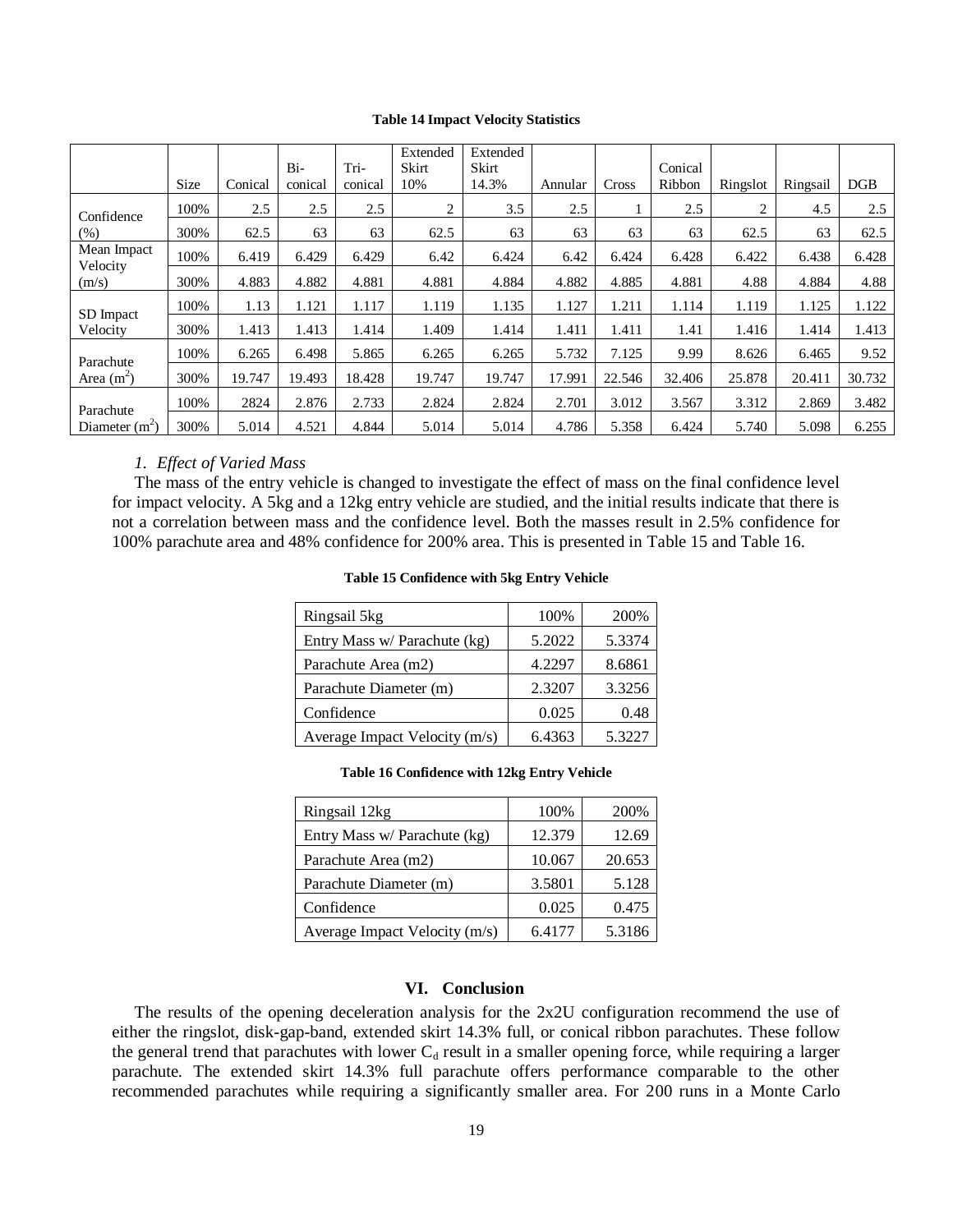simulation, each of these recommended parachute types meet the 40g deceleration requirement every time. Furthermore, the results indicate that the ideal deployment Mach number for this configuration is less than 0.65 Mach to minimize the opening decelerations. Additional analysis reveals that these selected parachutes for the 2x2U configuration do not meet the deceleration requirement with high confidence in a Monte Carlo simulation, implying that the parachute needs to be oversized to account for variability.

With this in mind, the parachutes for the 1U configuration are increased in area to determine how large the parachutes would need to be to result in high confidence of meeting the 5 meters per second impact velocity requirement. The Monte Carlo simulations reveal approximately 2% confidence at 100% area, 49% at double the area, and only 63% at triple the area, indicating significantly diminished returns with increasing area. These trends are seen in all eleven of the parachutes investigated, and a brief analysis indicates that varying the mass of the entry vehicle does not have a significant effect.

#### **Bibliography**

- [1] T. W. Knacke, Parachute Recovery Systems Design Manual, China Lake, CA: Naval Weapons Center, 1991.
- [2] "Small Probes for Orbital Return of Experiments (SPORE) Final Report," Aurora Flight Sciences and Georgia Tech Center for Space Systems, 2012.
- [3] N. Bauer, "SPORE Mission Design," Georgia Institute of Technology, Atlanta, GA, 2012.
- [4] I. R. Tuohy, "Advantages of the Woomera Test Facility for Hypersonic Flight Programs," in *14th AIAA/AHI Space Planes and Hypersonic Systems and Technologies Conference*, 2006.
- [5] E. J. Fallon and R. Sinclair, "Design and Development of the Main Parachute for the Beagle 2 Mars Lander," in *17th AIAA Aerodynamic Decelerator Systems Technology Conference and Seminar*, Monterey, CA, 2003.
- [6] R. A. Mitcheltree, S. Kellas, J. T. Dorsey, D. P. N and C. J. Martin, "A Passive Earth-Entry Capsule for Mars Sample Return," *American Institute of Aeronautics and Astronautics,* 1998.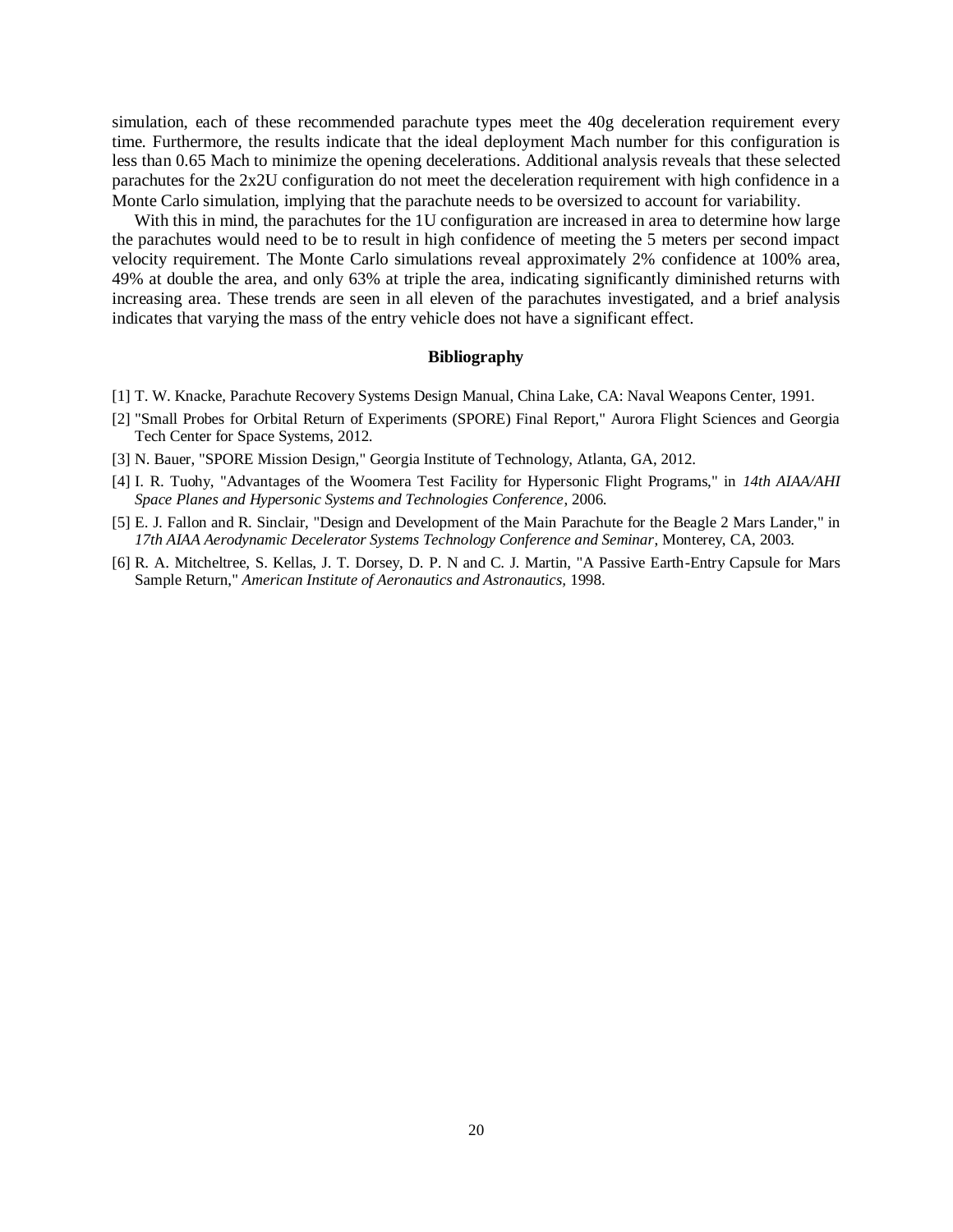

<span id="page-20-0"></span>**Appendix A – Ringslot Parachute Inflation Monte Carlo Results – 2x2U LEO**



<span id="page-20-1"></span>



<span id="page-20-3"></span><span id="page-20-2"></span>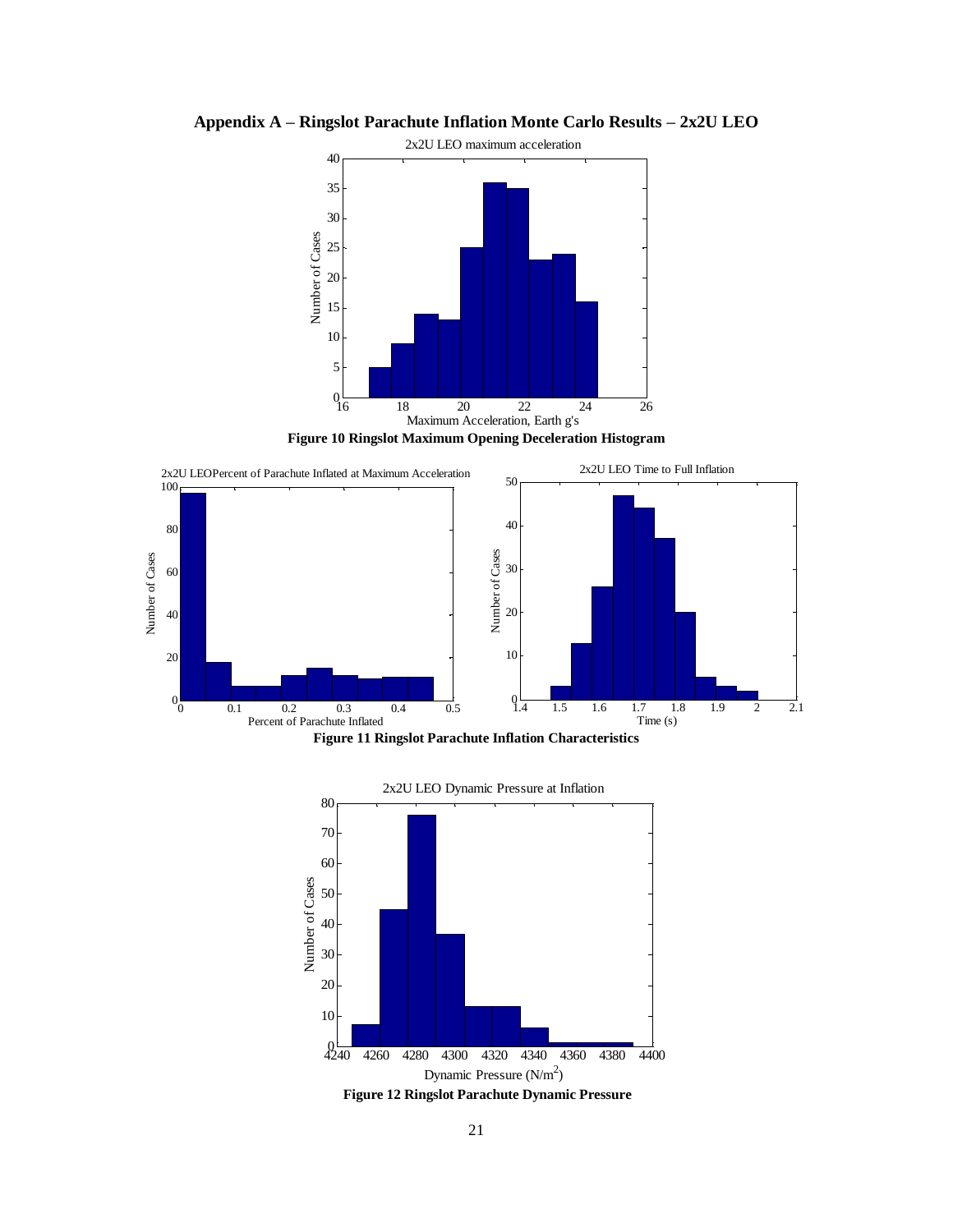

<span id="page-21-0"></span>**Appendix B – Disk-Gap-Band Parachute Inflation Monte Carlo Results – 2x2U LEO**



<span id="page-21-1"></span>



<span id="page-21-3"></span><span id="page-21-2"></span>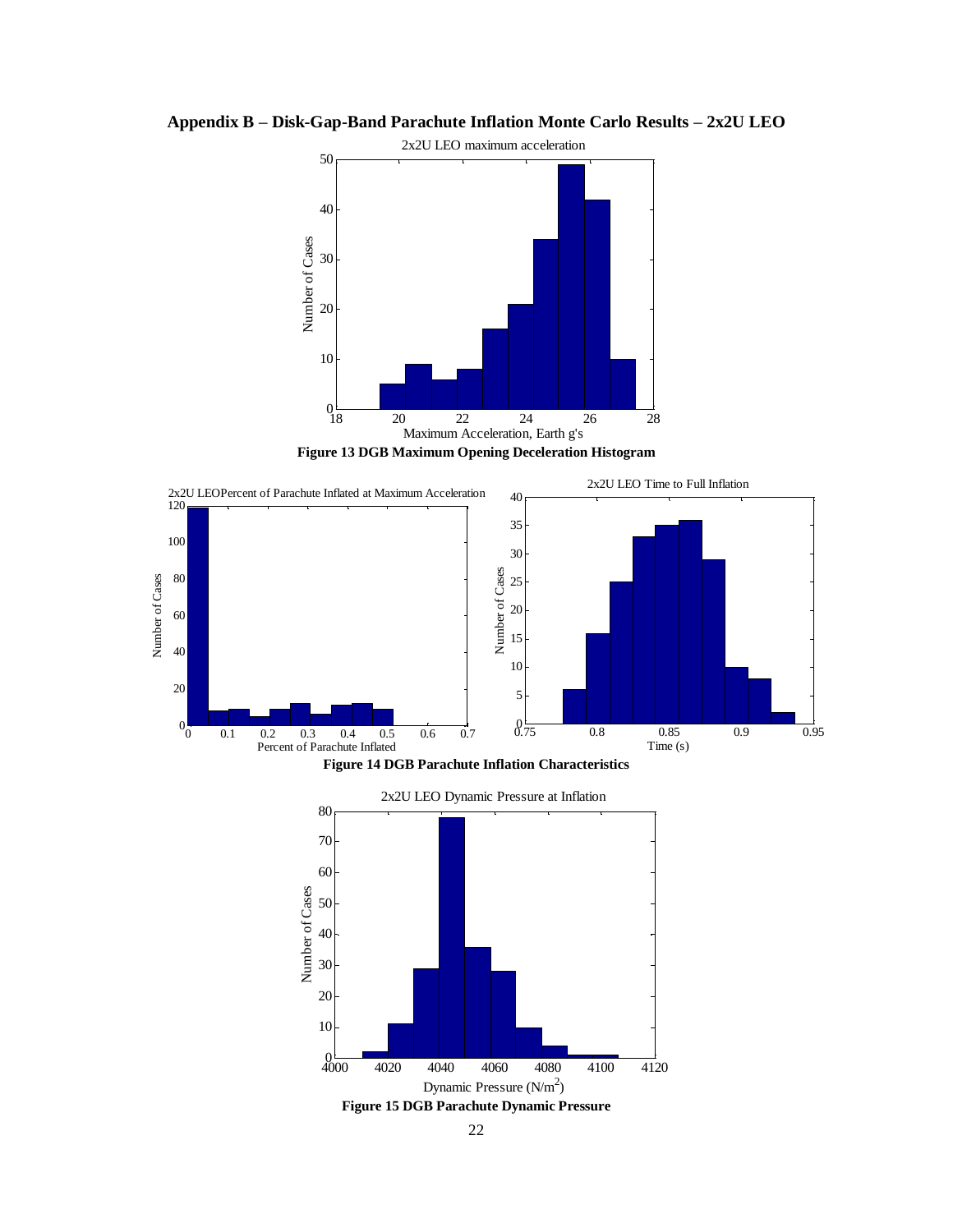

<span id="page-22-0"></span>**Appendix C – Extended Skirt 14.3% Full Parachute Inflation Monte Carlo Results – 2x2U LEO** 2x2U LEO maximum acceleration

**Figure 16 Extended Skirt 14.3% Maximum Opening Deceleration Histogram**

<span id="page-22-1"></span>

<span id="page-22-2"></span>

<span id="page-22-3"></span>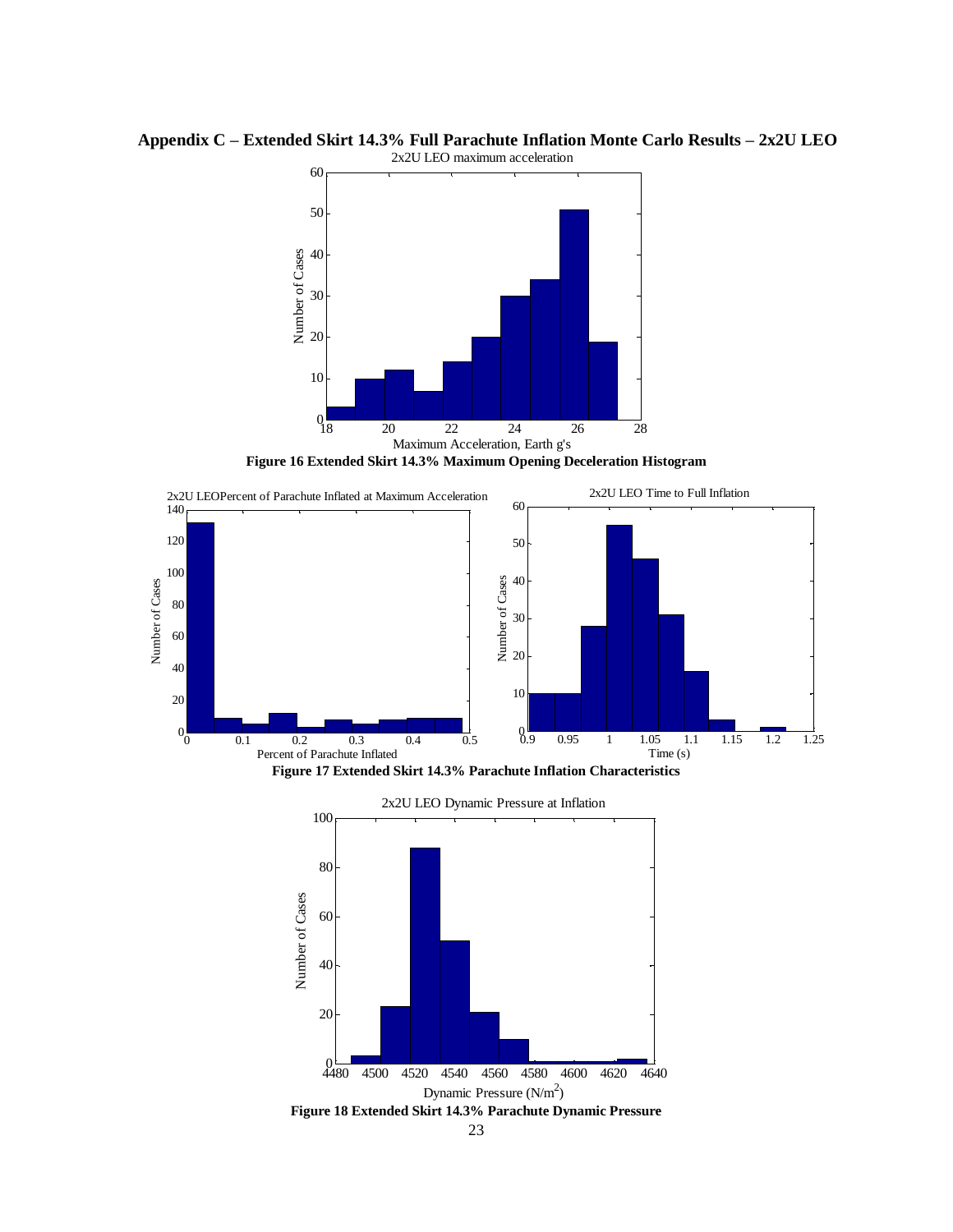

<span id="page-23-0"></span>**Appendix D – Conical Ribbon Parachute Inflation Monte Carlo Results** – **2x2U LEO**

**Figure 19 Conical Ribbon Maximum Opening Deceleration Histogram**

<span id="page-23-1"></span>

<span id="page-23-2"></span>

<span id="page-23-3"></span>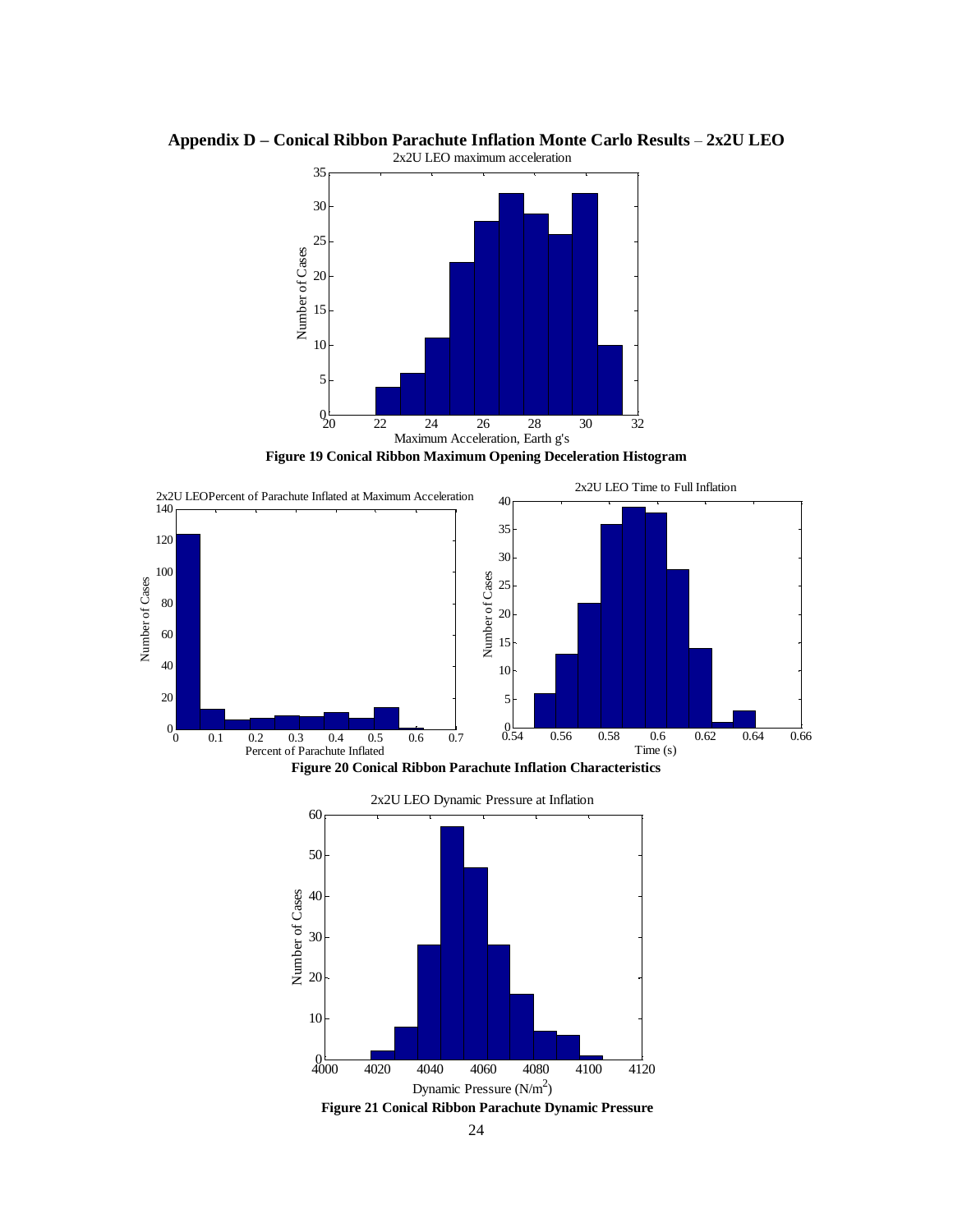<span id="page-24-1"></span>

<span id="page-24-0"></span>**Appendix E - 2x2U LEO Impact Monte Carlo Results**

<span id="page-24-2"></span>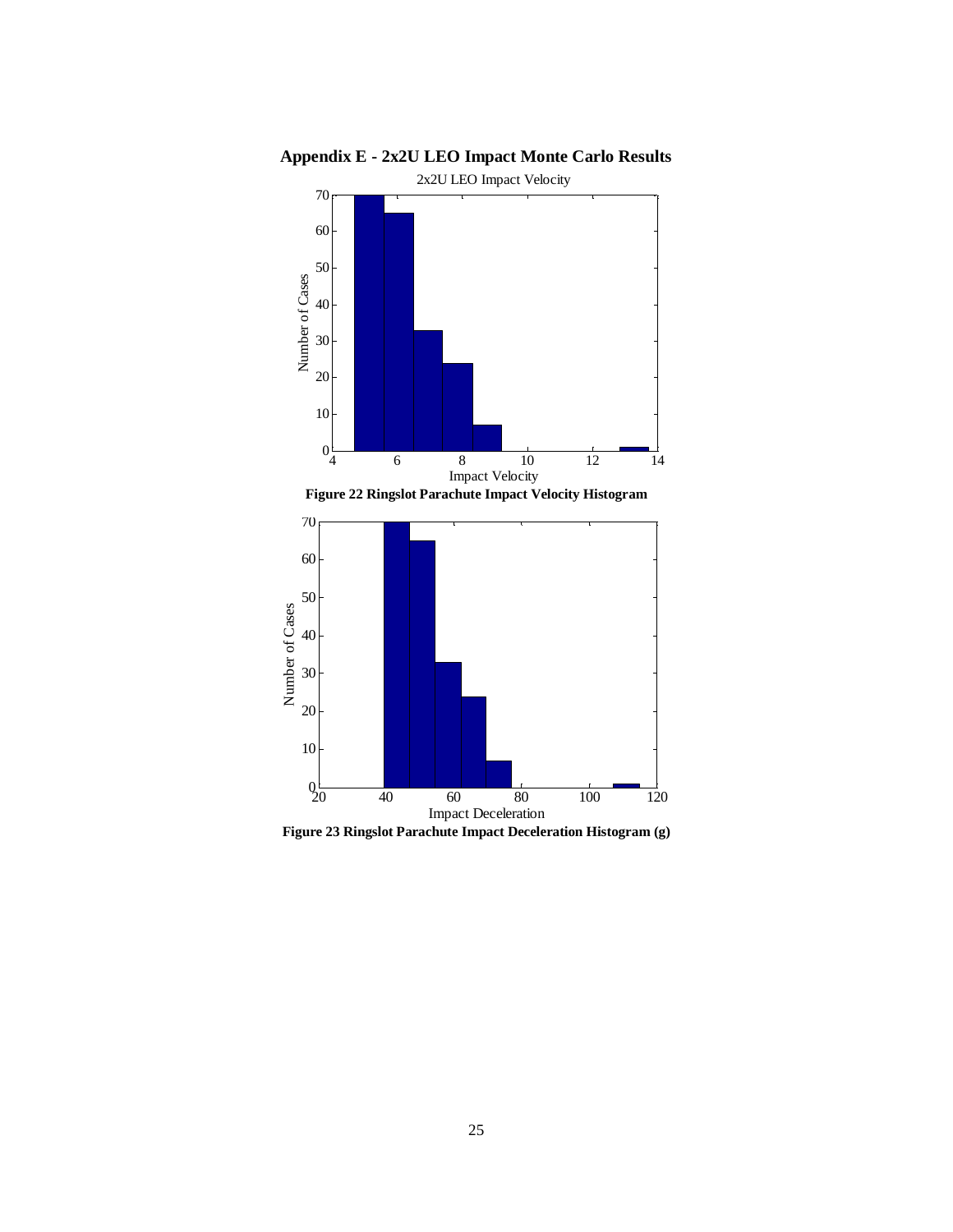<span id="page-25-1"></span><span id="page-25-0"></span>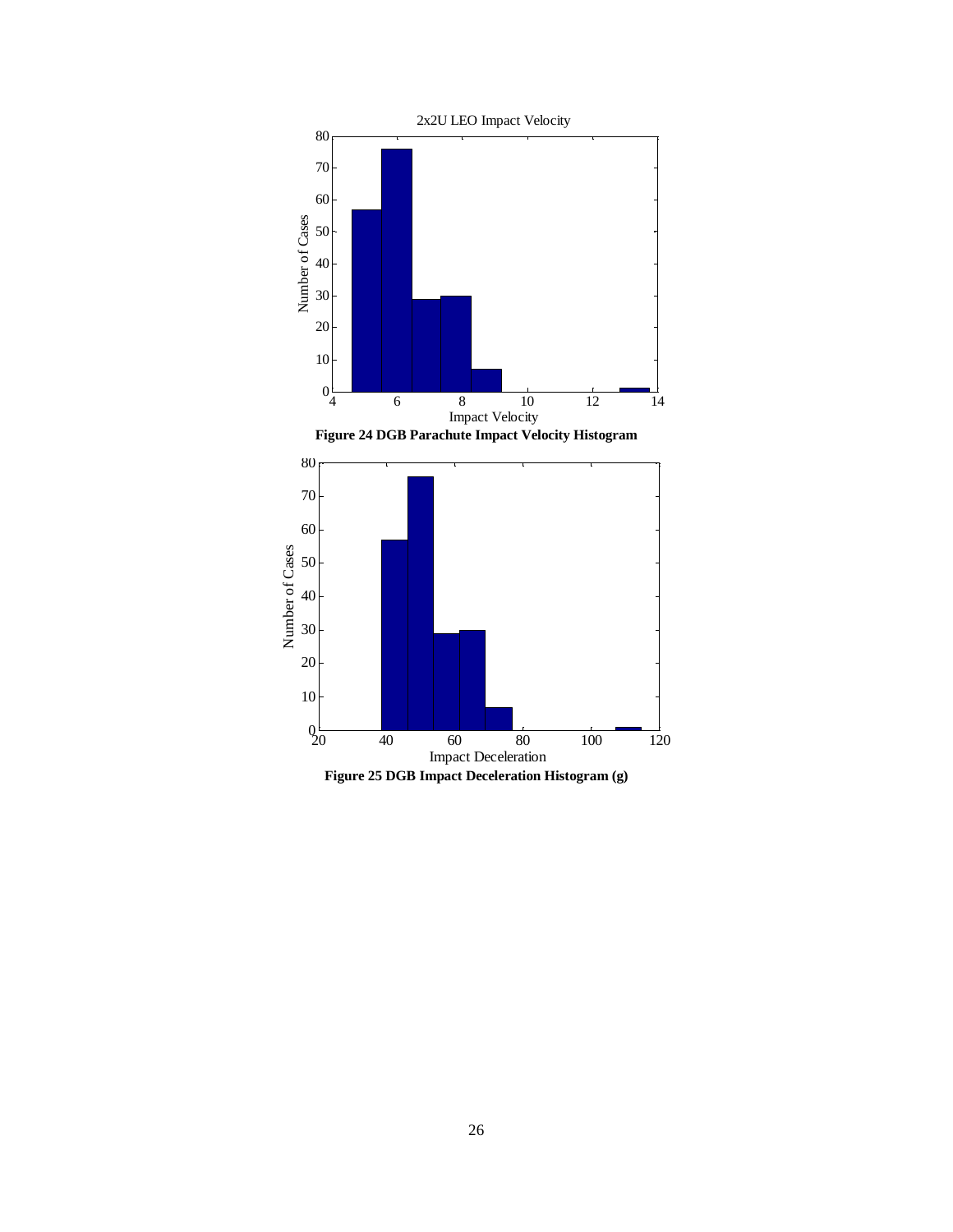

<span id="page-26-0"></span>**Figure 26 Extended Skirt 14.3% Parachute Impact Velocity Histogram**



<span id="page-26-1"></span>**Figure 27 Extended Skirt 14.3% Parachute Impact Deceleration Histogram (g)**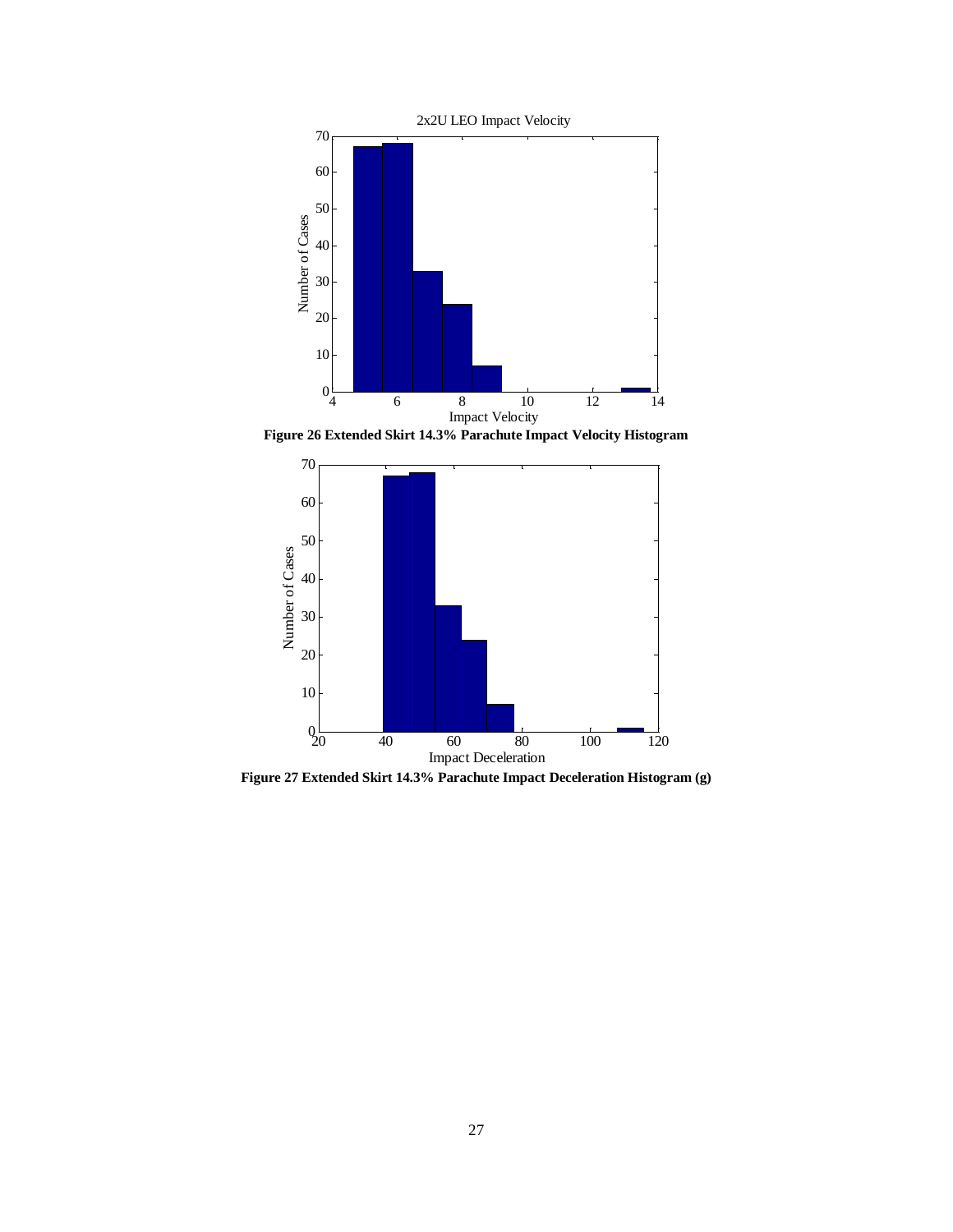

Figure 28 Conical Ribbon Parachute Impact Velocity Histogram<br> **222** 

<span id="page-27-0"></span>

<span id="page-27-1"></span>**Figure 29 Conical Ribbon Parachute Impact Deceleration Histogram (g)**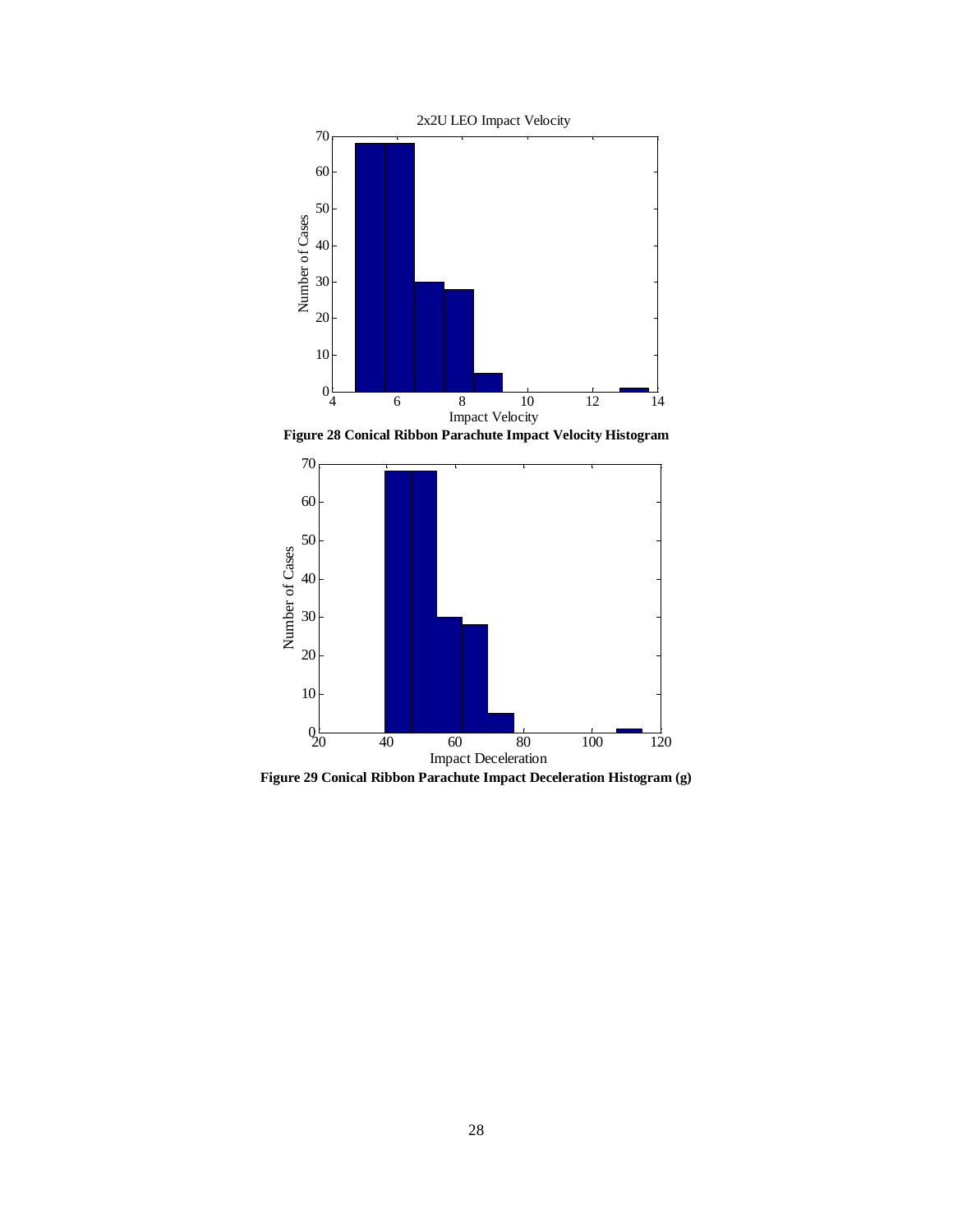<span id="page-28-0"></span>

**Appendix F – 1U LEO Monte Carlo Results, 100% Parachute Area**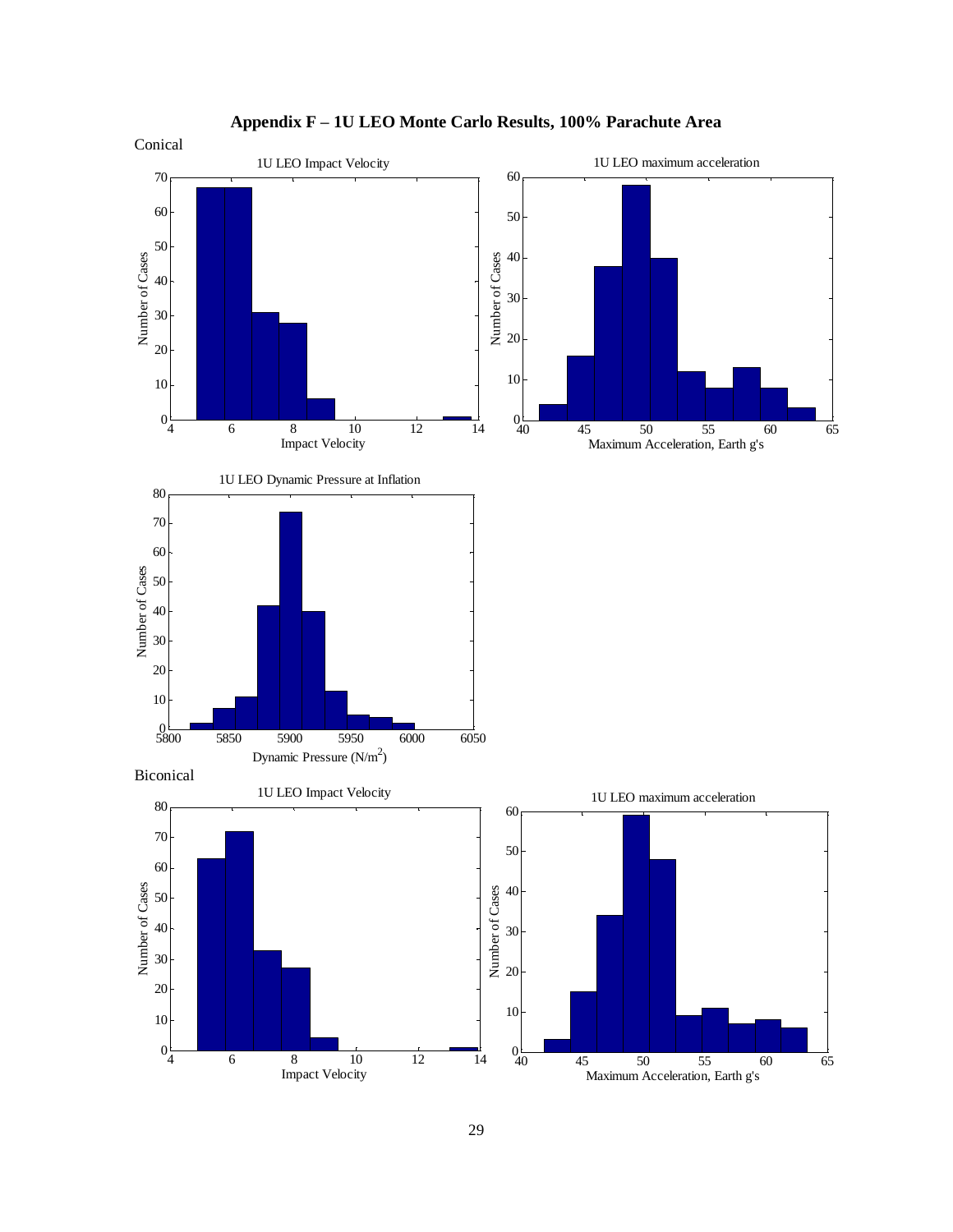

5850 5900 5950 6000

Dynamic Pressure (N/m<sup>2</sup>)



 $\frac{0}{5800}$ 

 

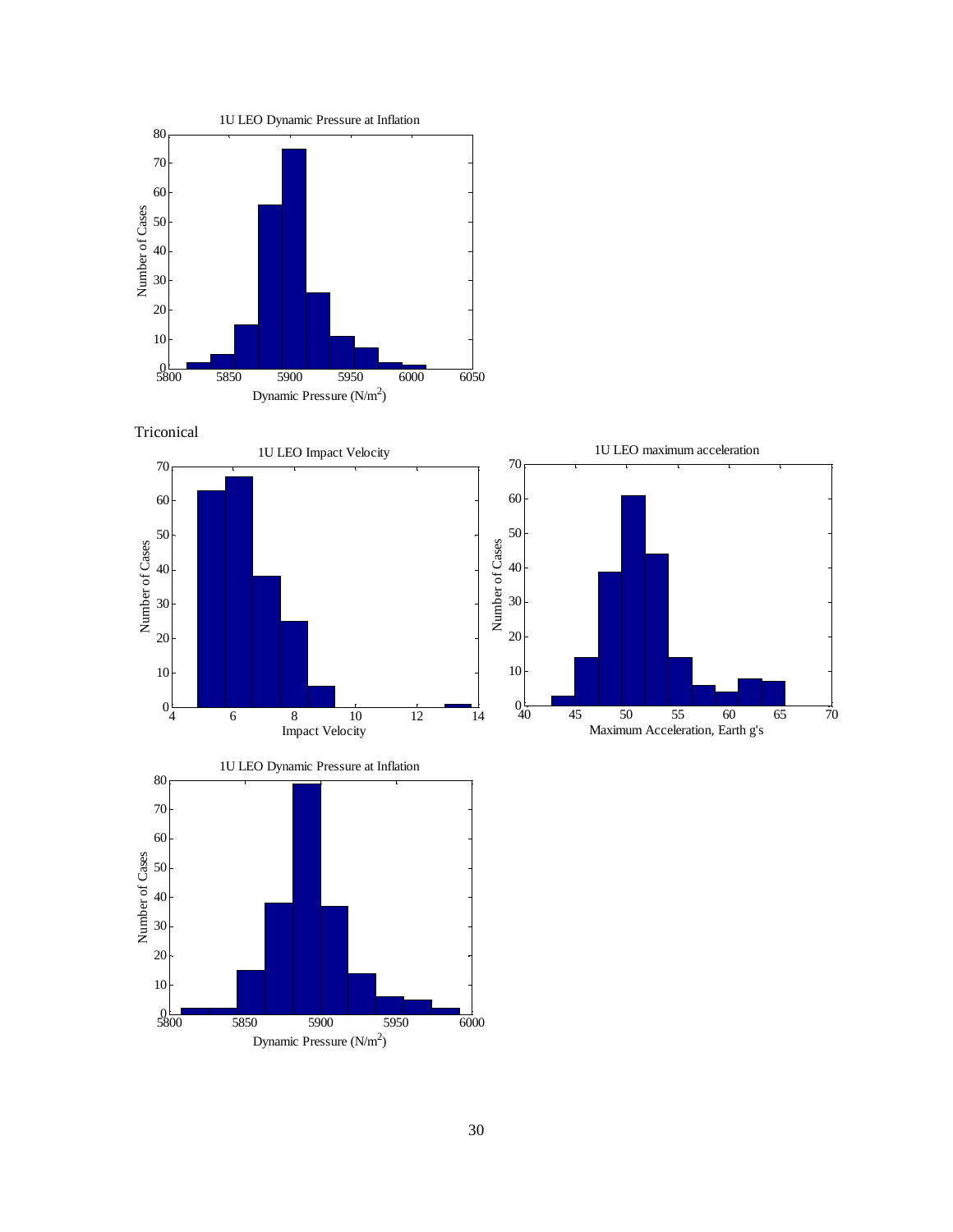

Extended Skirt 14.3% Full

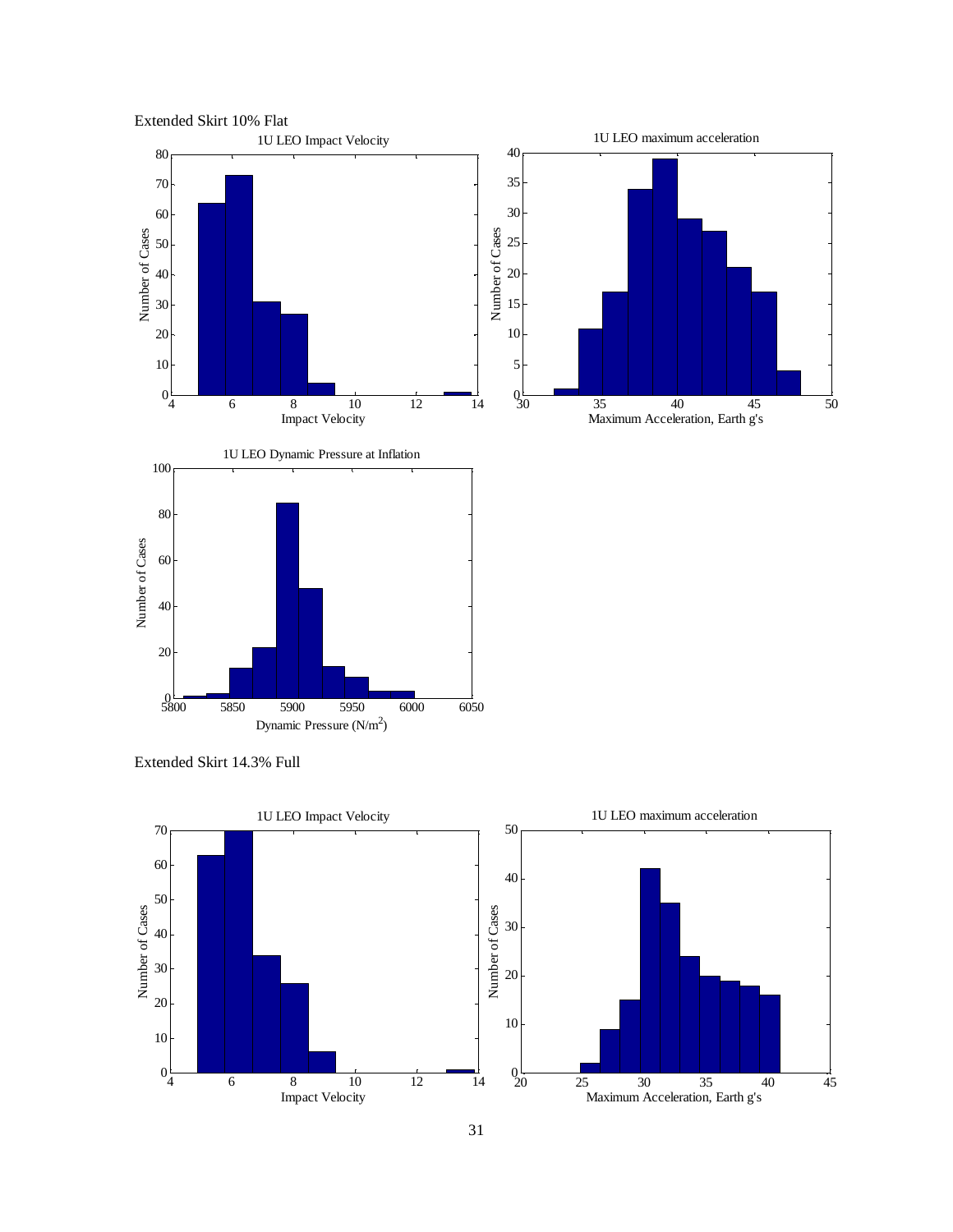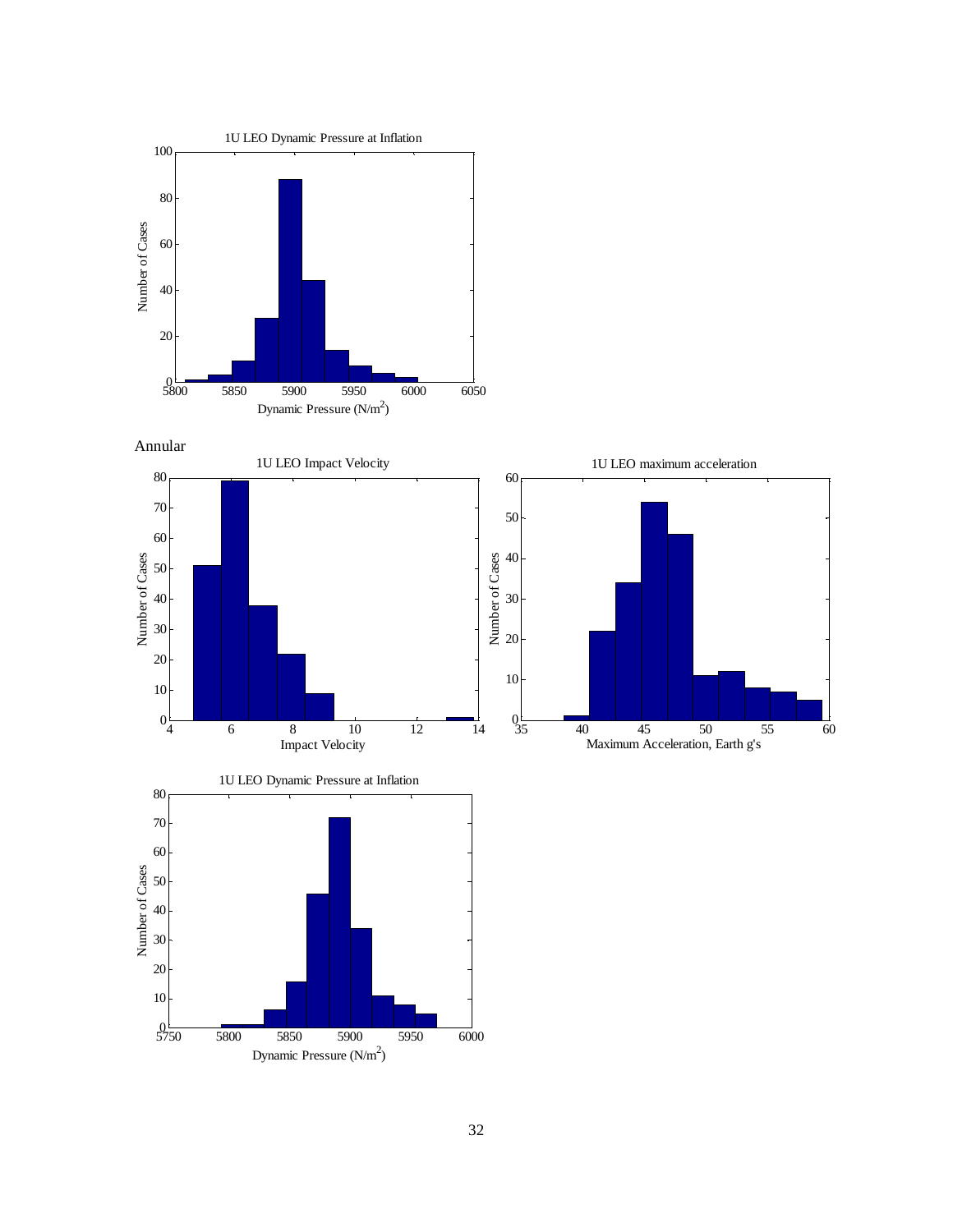



 $0\frac{1}{30}$ 

35 40 45 50

Maximum Acceleration, Earth g's

6 8 10 12 14

Impact Velocity

 $0\frac{1}{4}$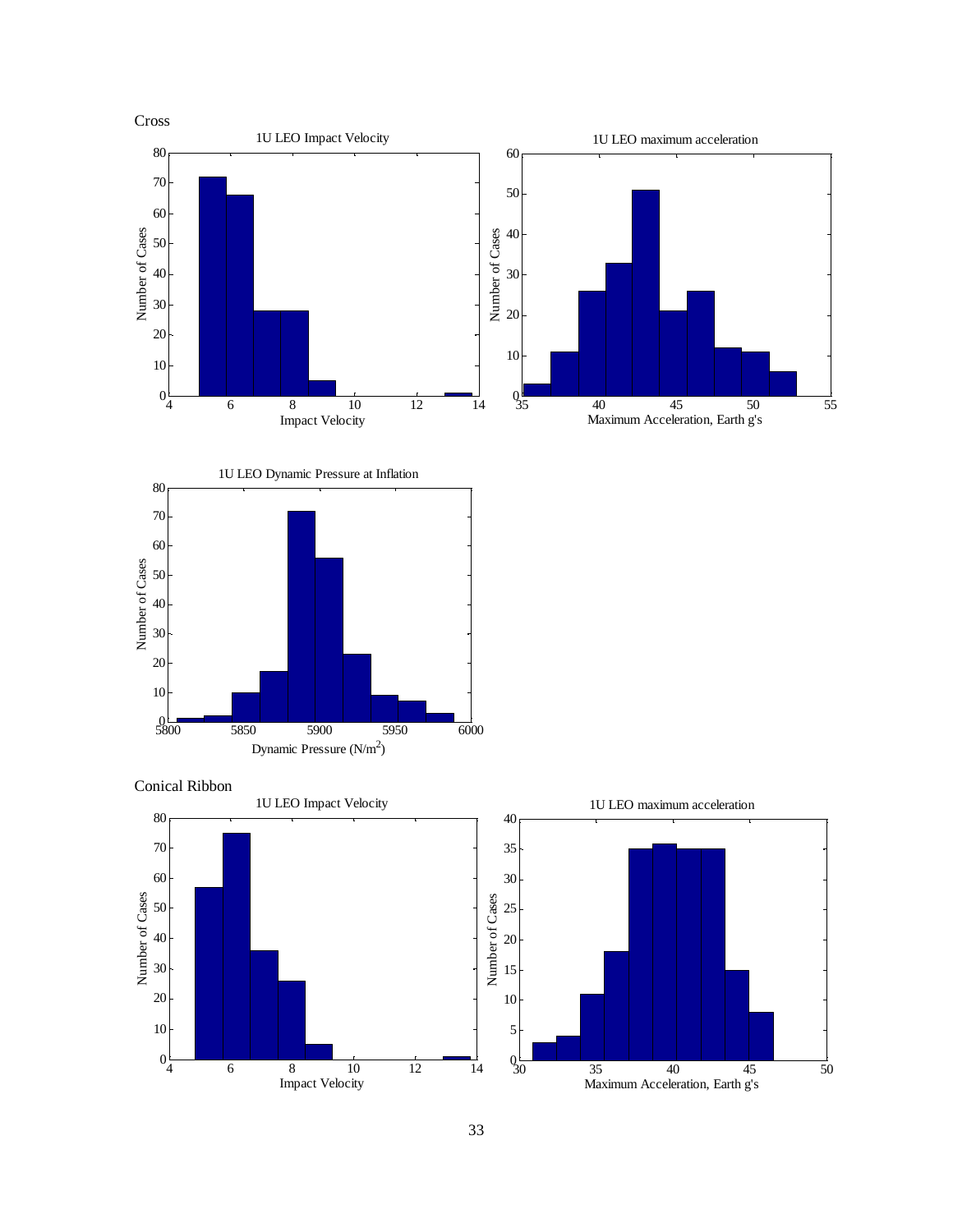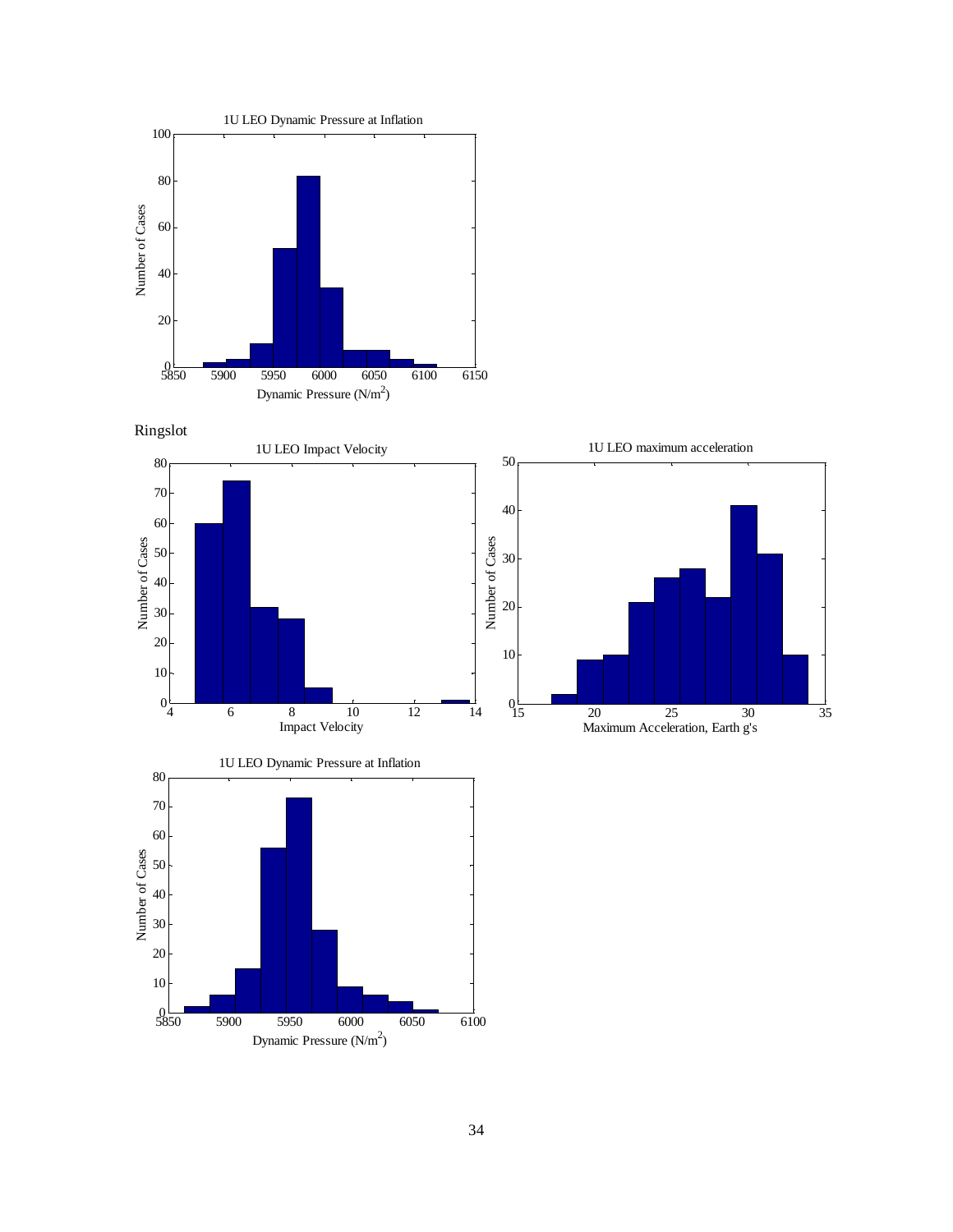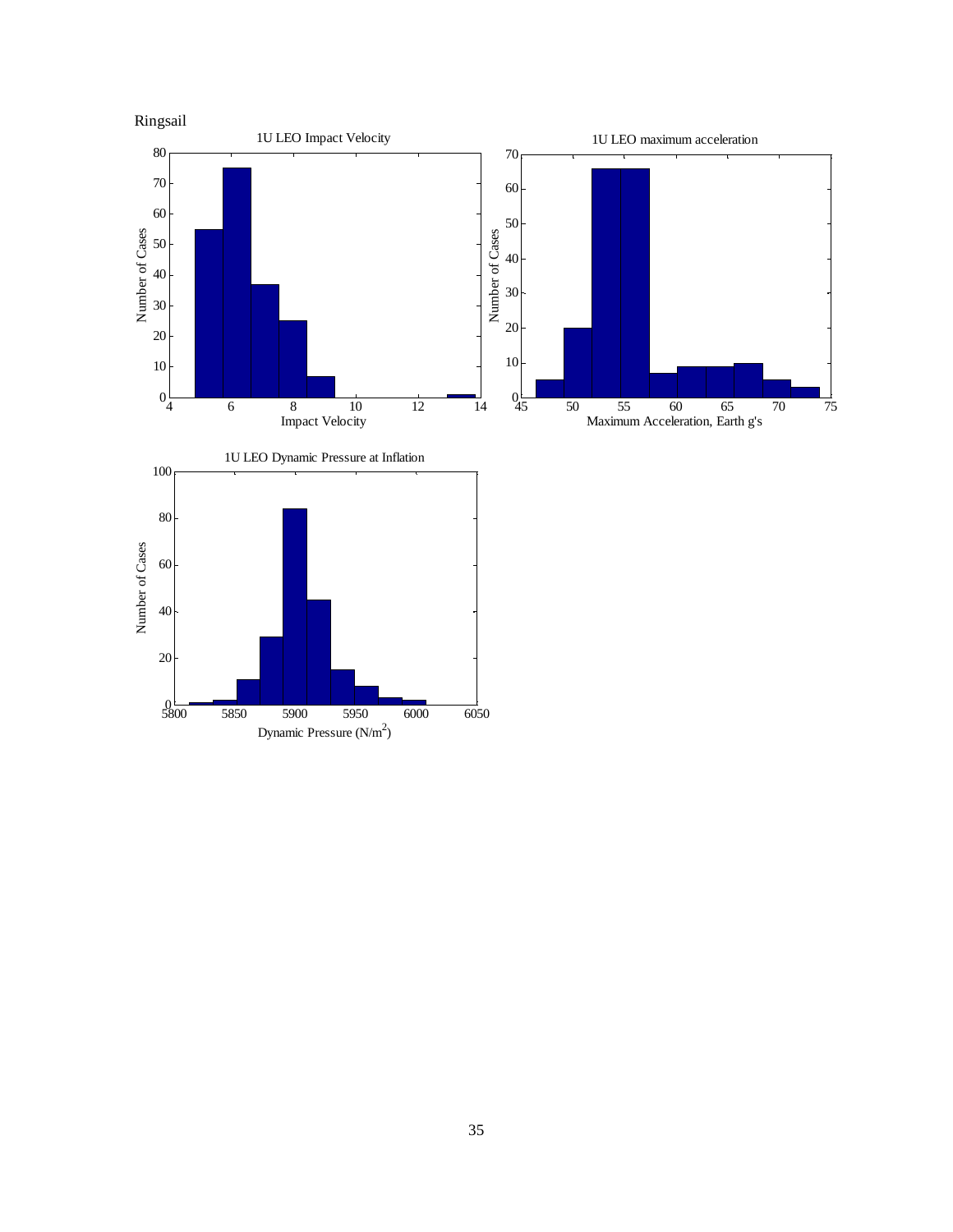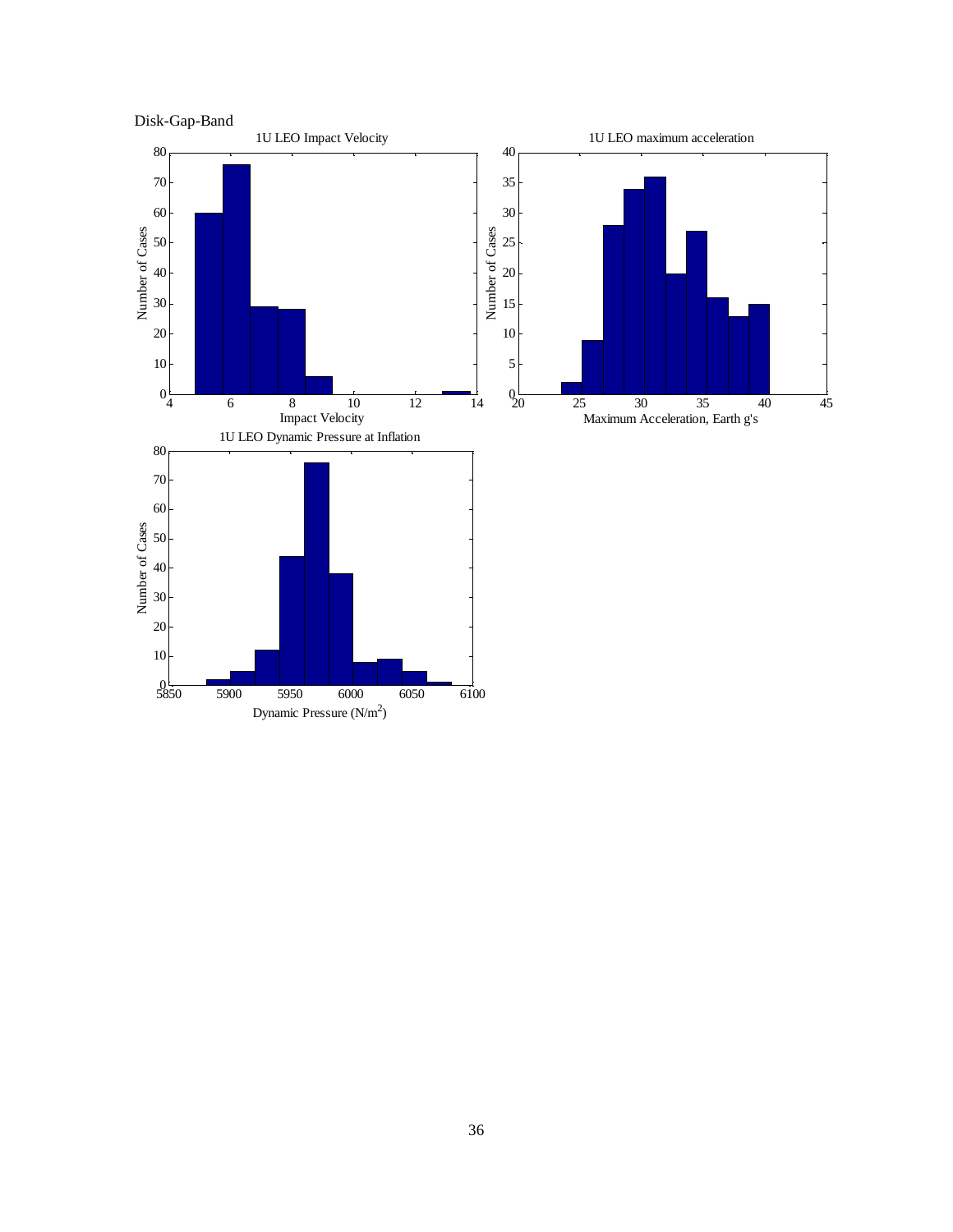<span id="page-36-0"></span>

**Appendix G – 1U LEO Monte Carlo Results, 300% Parachute Area**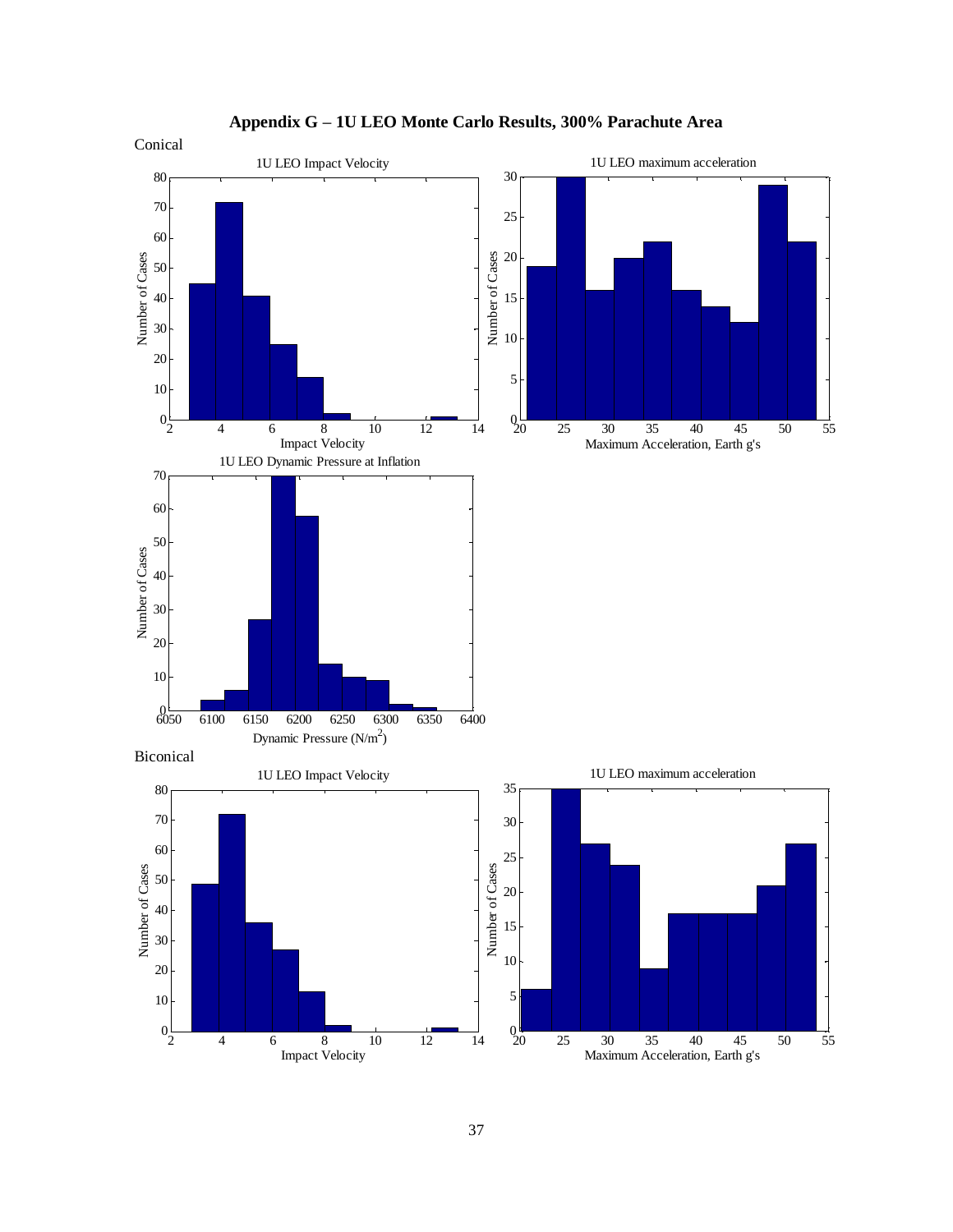



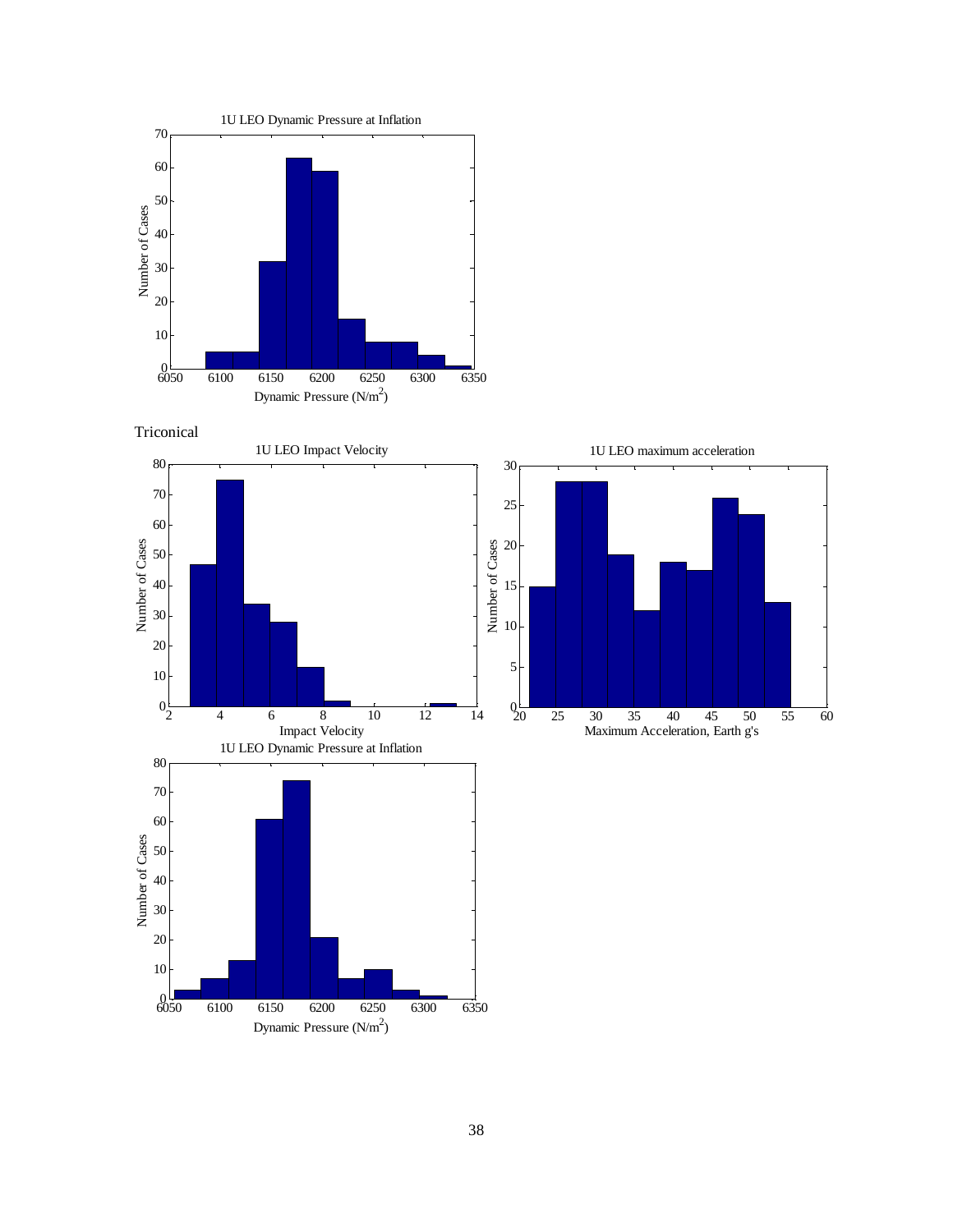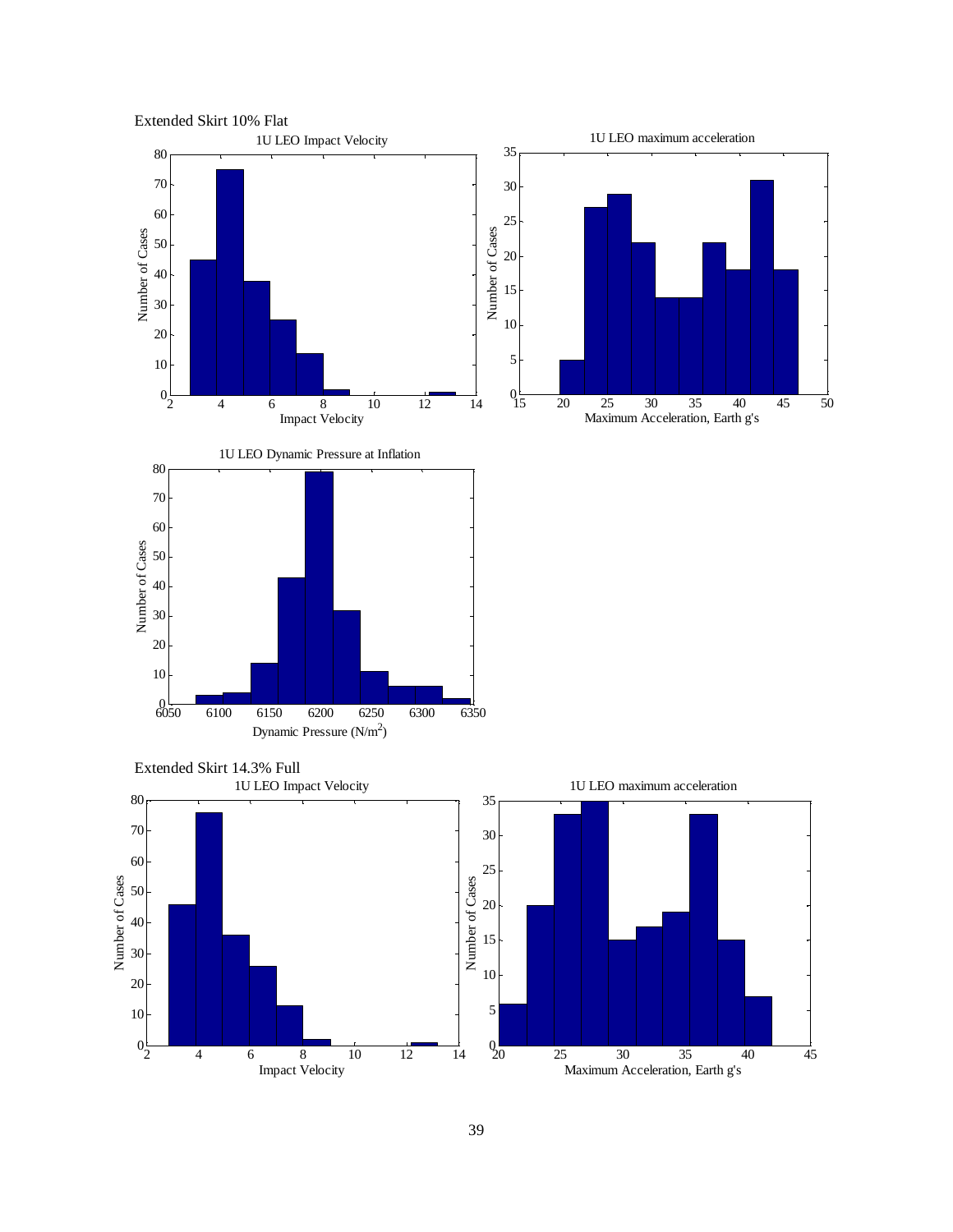

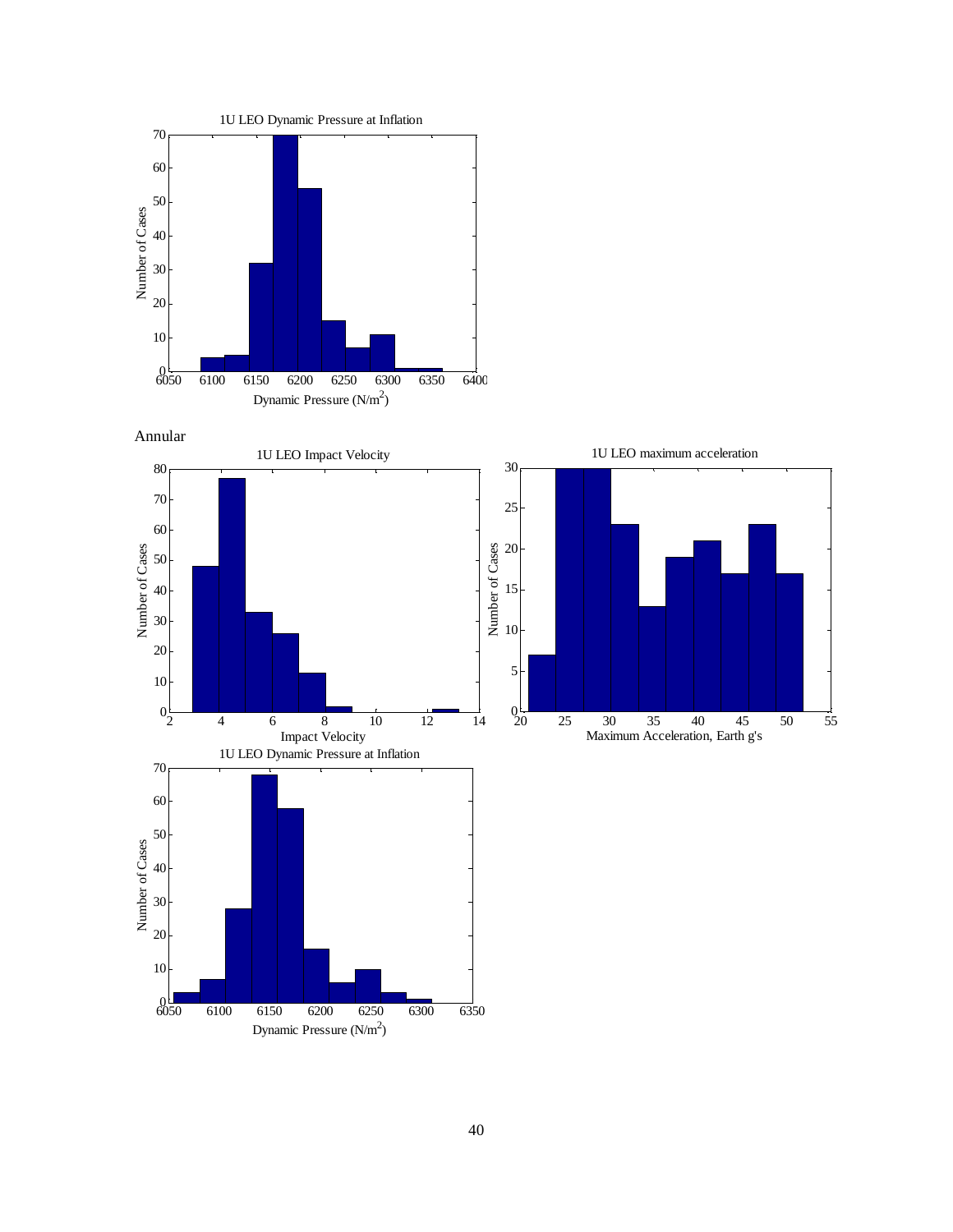

 $9\overline{0}$ 

25 30 35 40 45 50

Maximum Acceleration, Earth g's

4 6 8 10 12 14

Impact Velocity

 $0\frac{1}{2}$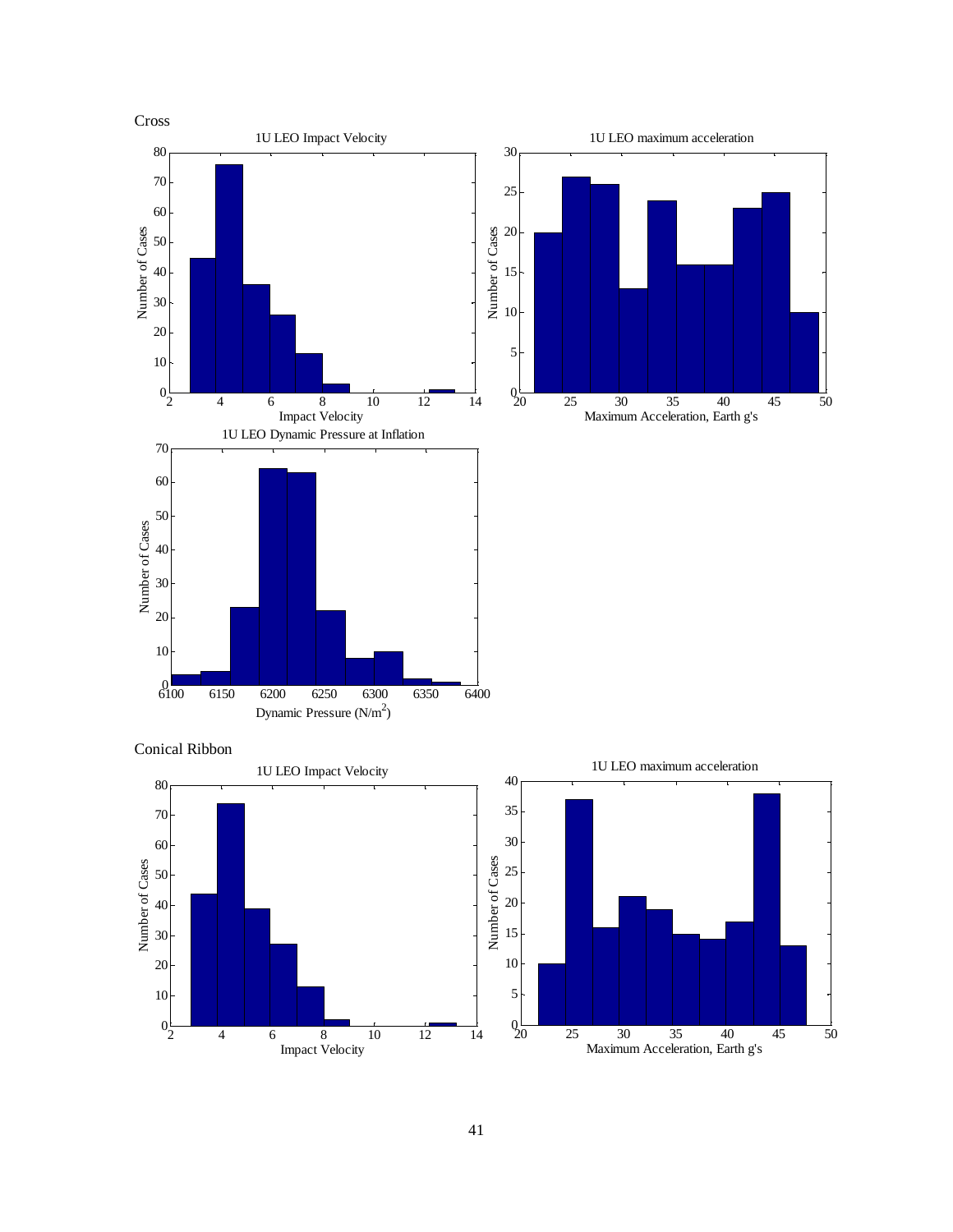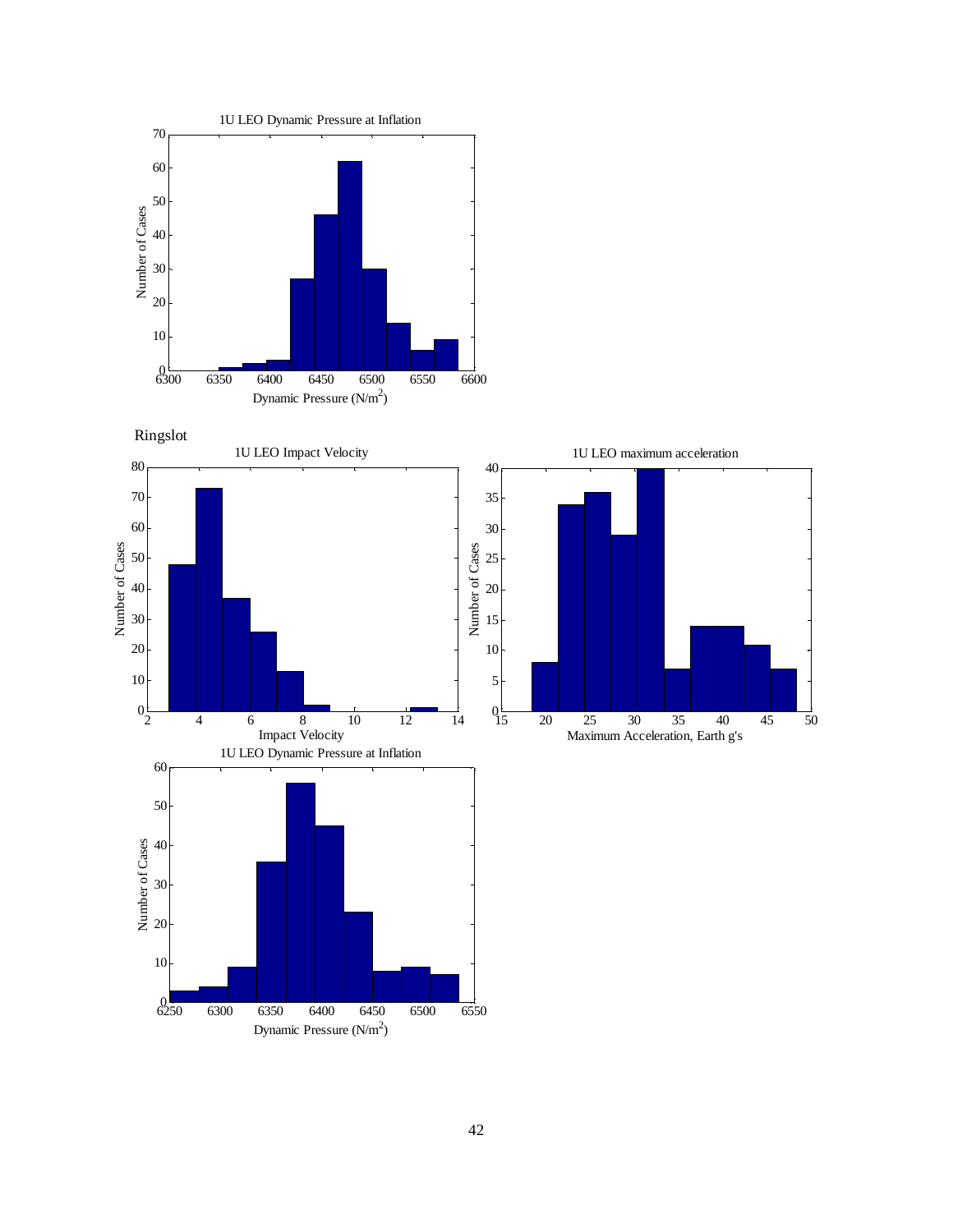